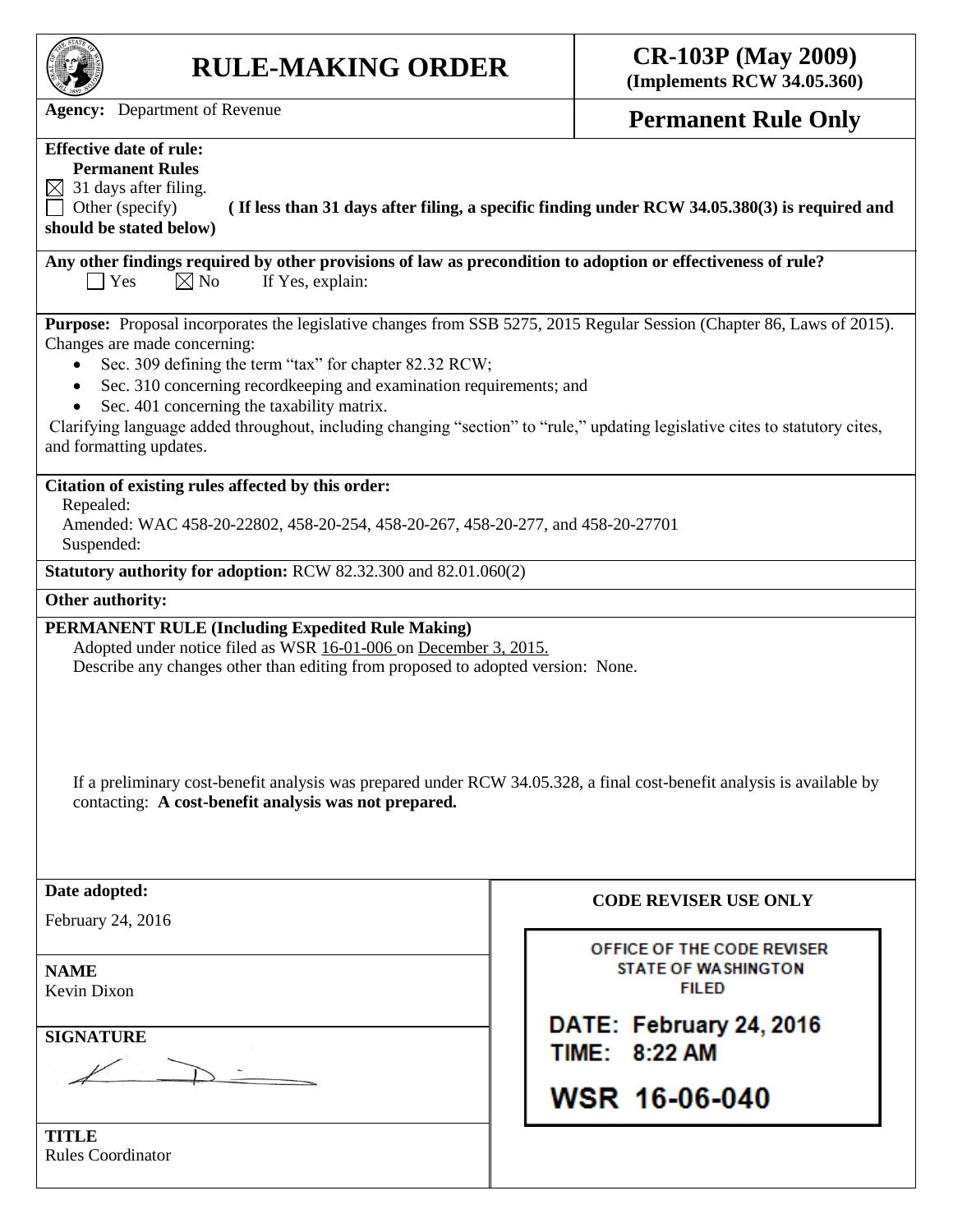| If any category is left blank, it will be calculated as zero.<br>Note:<br>No descriptive text.                                                                                                    |                                        |                               |                                  |  |  |  |
|---------------------------------------------------------------------------------------------------------------------------------------------------------------------------------------------------|----------------------------------------|-------------------------------|----------------------------------|--|--|--|
| Count by whole WAC sections only, from the WAC number through the history note.<br>A section may be counted in more than one category.<br>The number of sections adopted in order to comply with: |                                        |                               |                                  |  |  |  |
|                                                                                                                                                                                                   |                                        |                               |                                  |  |  |  |
| The number of sections adopted at the request of a nongovernmental entity:<br><b>New</b><br>Amended<br>Repealed                                                                                   |                                        |                               |                                  |  |  |  |
| The number of sections adopted in the agency's own initiative:                                                                                                                                    |                                        |                               |                                  |  |  |  |
|                                                                                                                                                                                                   | <b>New</b>                             | Amended                       | Repealed                         |  |  |  |
| The number of sections adopted in order to clarify, streamline, or reform agency procedures:                                                                                                      |                                        |                               |                                  |  |  |  |
|                                                                                                                                                                                                   | <b>New</b>                             | Amended                       | Repealed                         |  |  |  |
| The number of sections adopted using:                                                                                                                                                             |                                        |                               |                                  |  |  |  |
| <b>Negotiated rule making:</b><br>Pilot rule making:<br>Other alternative rule making:                                                                                                            | <b>New</b><br><b>New</b><br><b>New</b> | Amended<br>Amended<br>Amended | Repealed<br>Repealed<br>Repealed |  |  |  |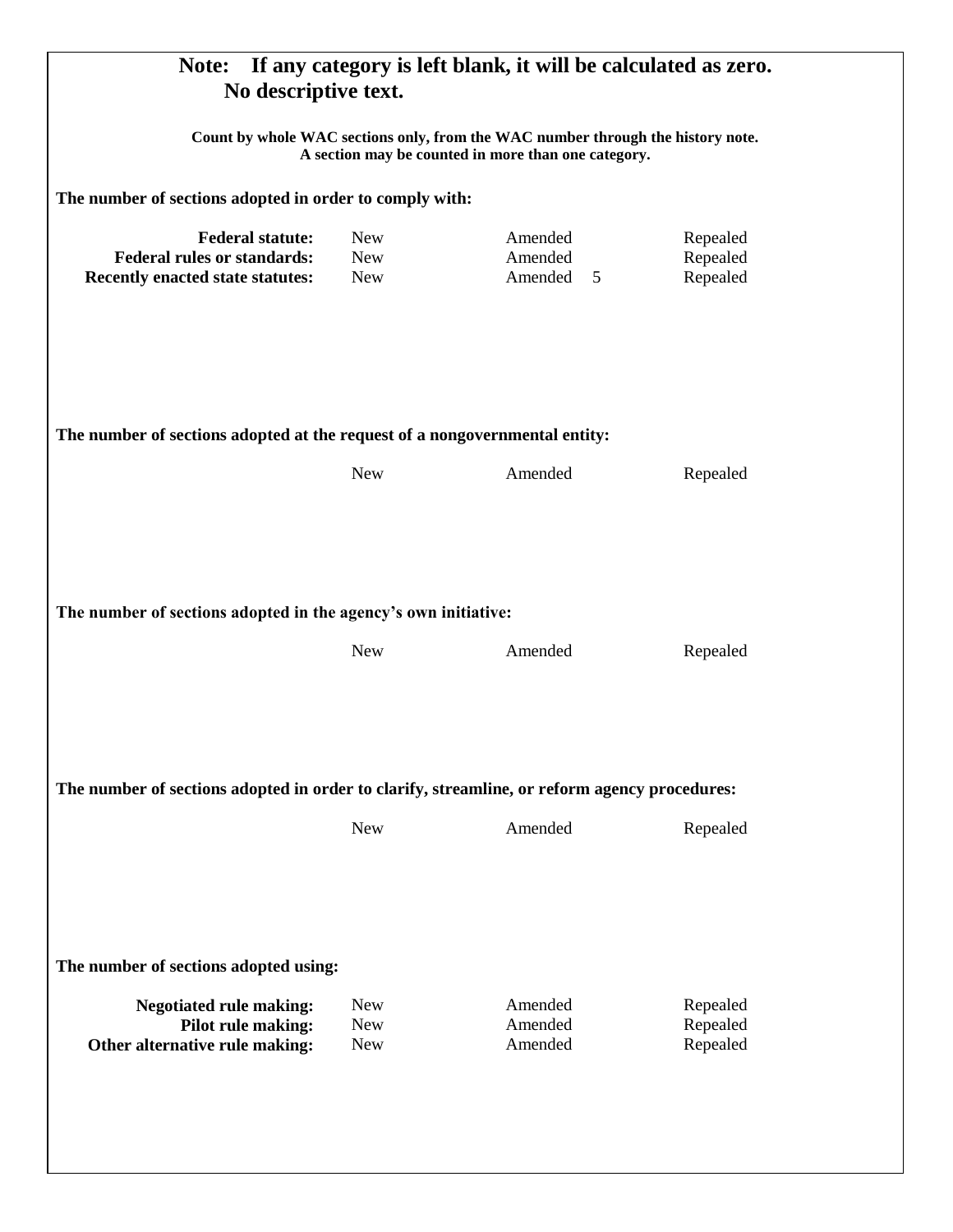AMENDATORY SECTION (Amending WSR 13-22-047, filed 11/1/13, effective 12/2/13)

**WAC 458-20-22802 Electronic filing and payment.** (1) **Introduction.** The department of revenue makes electronic filing (also known as e-file) and electronic payment available to taxpayers. The law requires certain taxpayers to file and pay excise taxes electronically. RCW 82.32.080.

(a) Taxpayers who are required to electronically file and pay their excise taxes must register to use e-file. If they choose to pay using certain electronic payment methods they must also furnish the department with the necessary banking information. Taxpayers who are not specifically required to file or pay taxes electronically are encouraged to voluntarily take advantage of e-file and pay electronically.

(b) Electronic filing and electronic payment are available for taxes reported on the combined excise tax return, which includes those taxes administered by the department under chapter 82.32 RCW. For purposes of the taxes under chapter 82.32 RCW, unless the context clearly requires otherwise, the term "tax" is defined under RCW 82.32.020. Electronic filing and electronic payment are not available for city and town taxes on financial institutions (chapter 82.14A RCW), cigarette tax (chapter 82.24 RCW), leasehold excise tax (chapter 82.29A RCW), and forest tax (chapter 84.33 RCW).

(2) **Electronic filing and electronic payment.** E-file is an internet-based application that provides a secure and encrypted method for taxpayers to file and pay Washington state's business related excise taxes.

(a) All taxpayers are required to use e-file and pay electronically unless the department waives the requirement for good cause, or the taxpayer has an assigned reporting frequency that is less than quarterly.

(b) If good cause exists, the department may waive the e-file and/or electronic payment requirement for any taxpayer. Waiver for "good cause" is generally temporary. Reasons for good cause include, but are not limited to:

(i) The taxpayer does not have the necessary equipment or software;

(ii) The equipment or software necessary is not functioning properly;

(iii) The taxpayer does not have access to the internet using the taxpayers own equipment;

(iv) The taxpayer does not have a bank account or credit card;

(v) The taxpayer's bank is unable to send or receive electronic funds transfer transactions; or

(vi) Some other circumstance or condition exists that, in the department's judgment, prevents the taxpayer from complying.

(3) **Electronic payments.** There are two electronic payment methods: Electronic funds transfer (EFT) and credit card.

Those taxpayers who are required to use e-file to submit their tax return must also pay the associated taxes electronically. For a taxpayer who is required to pay electronically, electronic funds transfer (EFT) must be used, unless the department authorizes some other type of electronic payment for that particular taxpayer.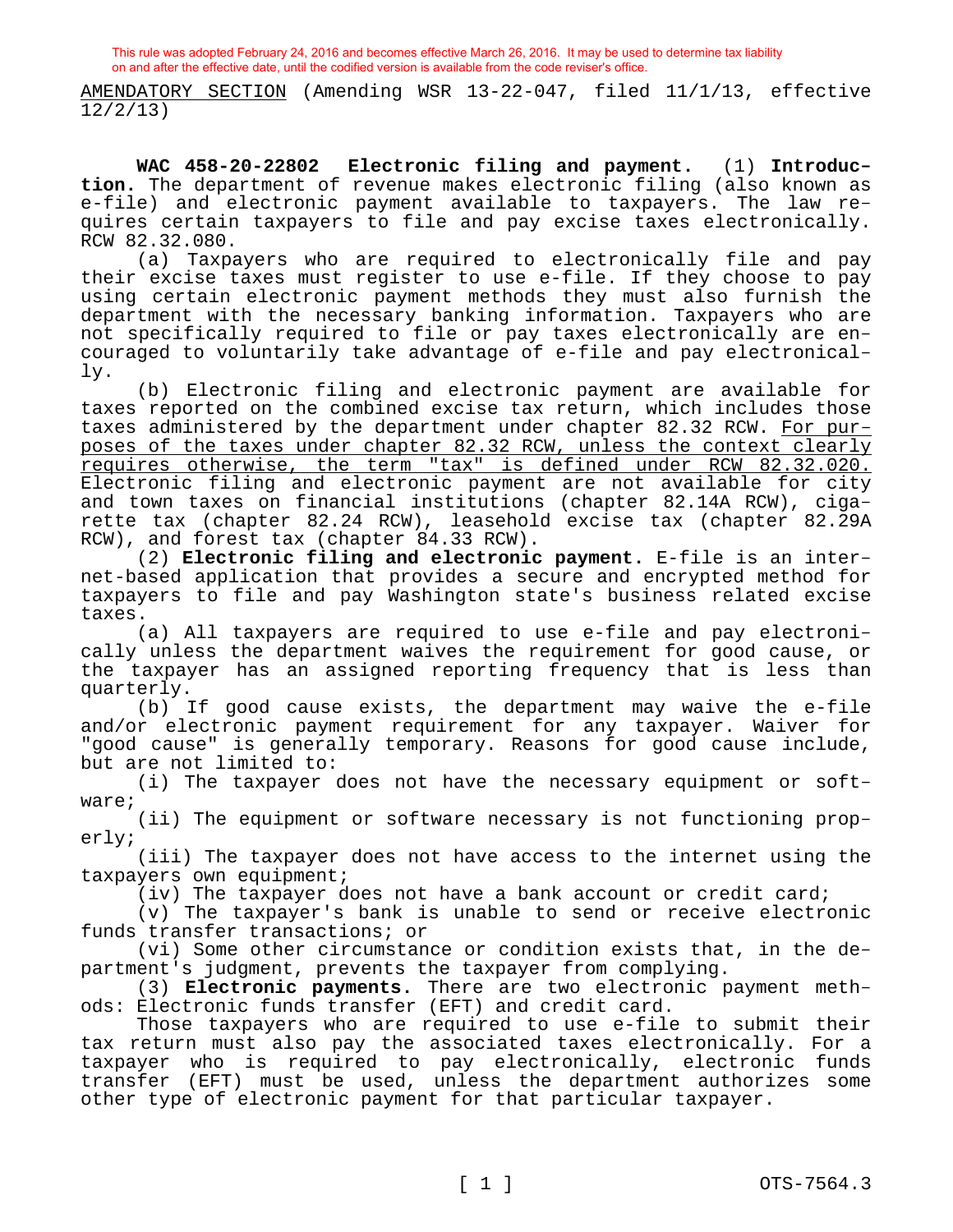(a) **Payment by electronic funds transfer (EFT)**. EFT is a method of transferring funds from a taxpayer's bank account into the department's bank account.

(i) **Definitions.** For the purposes of this ((section)) rule, the following terms will apply:

(A) "Electronic funds transfer" or "EFT" means any transfer of funds, other than a transaction originated or accomplished by conventional check, drafts, or similar paper instrument, which is initiated through an electronic terminal, telephonic instrument, or computer or magnetic tape so as to order, instruct, or authorize a financial institution to debit or credit a checking or other deposit account. Electronic funds transfer includes payments made by electronic check (e-check).

(B) "ACH" or "automated clearing house" means a central distribution and settlement system for the electronic clearing of debits and credits between financial institutions.

(C) "EFT debit" means the electronic transfer of funds cleared through the ACH system that is generated by the taxpayer instructing the department's bank to charge the taxpayer's account and deposit the funds to the department's account. E-check is a singular payment transaction that functions in the same manner as an EFT debit transaction.

(D) "EFT credit" means the electronic transfer of funds cleared through the ACH system that is generated by the taxpayer instructing the taxpayer's bank to charge the taxpayer's account and deposit the funds to the department's account.

(E) "Department's bank" means the bank with which the department of revenue has a contract to assist in the receipt of taxes and includes any agents of the bank.

(F) "Collectible funds" means funds that have completed the electronic funds transfer process and are available for immediate use by the state.

(G) "ACH CCD+addenda" and "ACH CCD+record" mean the information in a required ACH format that needs to be transmitted to properly identify the payment.

(ii) **EFT methods.** Taxpayers paying by EFT must use the EFT debit, EFT credit, or e-check methods. In an emergency, the taxpayer should contact the department for alternative methods of payment.

(iii) **Form and content of EFT**. The form and content of EFT will be as follows:

(A) If the taxpayer wishes to use EFT debit, the taxpayer must furnish the department with the information needed to complete the transaction by registering for electronic funds transfer on the department's web site.

(B) If the taxpayer wishes to use EFT credit, the taxpayer is responsible for ensuring that its bank has the information necessary in order to complete the payment. The payment must be submitted using the ACH CCD+addenda format. The EFT credit payment method requires the taxpayer to complete an EFT authorization form.

(C) If the taxpayer wishes to use e-check, they must enter their bank account and routing number for each payment transaction. The echeck transaction authorizes the department to withdraw the payment amount from the taxpayer's bank account.

(iv) **Due date of EFT payment.** The EFT payment is due on or before the next banking day following the tax return due date.

(A) An EFT payment made using the EFT debit or e-check method is timely if the payment is initiated on or before 11:59 p.m. Pacific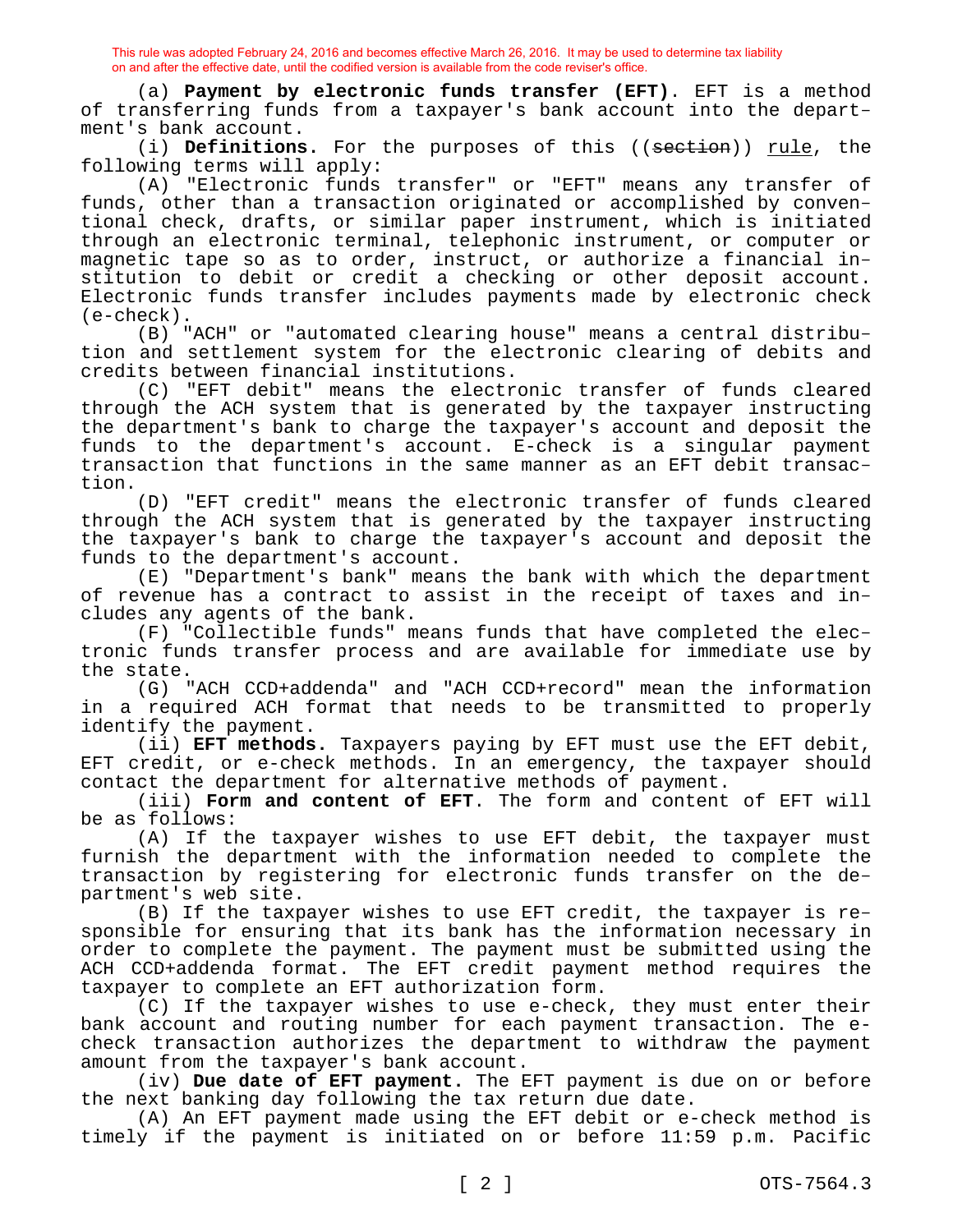Time on the tax return due date, and the effective date for that payment is on or before the next banking day following the tax return due date.

(B) An EFT payment made using the EFT credit method is timely when the state receives collectible U.S. funds on or before 5:00 p.m., Pacific Time, on the EFT payment due date.

(C) The ACH system, either EFT debit or EFT credit, requires that the necessary information be in the originating bank's possession on the banking day preceding the date for completion of the transaction. Each bank generally has its own transaction deadlines and it is the responsibility of the taxpayer to ensure timely payment.

(D) The tax return due date is the next business day after the statutory due date if the statutory due date falls on a Saturday, Sunday, or legal holiday. Legal holidays are determined under state of Washington law and banking holidays are those recognized by the Federal Reserve System.

Example. The tax return due date is December 25th, a legal and banking holiday, which, for the example, falls on a Friday. The next business day is Monday, December 28th, and this is the new tax return due date. This means EFT debit and e-check users must initiate their debit payment by 11:59 p.m., Pacific Time, on December 28th, with a payment effective date of Tuesday December 29th, in order for the payment to be considered timely. EFT credit users must contact their bank to ensure funds are deposited in the department's bank no later than 5:00 p.m., Pacific Time, on Tuesday, December 29th, in order for the payment to be considered timely.

(b) **Payment by credit card**. Payment by credit card is available using American Express, Discover, Visa, or MasterCard. Taxpayers who wish to make their payment with one of these credit cards are directed to the web site of a third-party, nonstate, vendor when they submit their electronic return. Taxpayers then provide their credit card number in the same manner as with any other credit card payment transaction. A credit card payment is considered timely if the payment is completed, including the time it takes to enter the required information on the credit card vendor's web site, on or before 11:59 p.m., Pacific Time, on the tax return due date. Each credit card payment may be subject to a convenience fee charged by the third-party, nonstate, vendor.

(4) **Electronic refunds.** If the taxpayer pays taxes on the combined excise tax return by EFT debit, the taxpayer is entitled to a refund of those taxes by EFT. If the taxpayer wishes to have the refund made by EFT, the taxpayer must provide the department with the information necessary to make an appropriate EFT transaction or the refund will be issued as a paper check. No electronic adjustments or refunds are made directly to taxpayer credit card accounts or on echeck transactions. Overpayments of tax will either be retained to be credited to future tax liabilities or, at the taxpayer's request, will be refunded.

(5) **Coordinating a paper return and an electronic payment.** When a taxpayer voluntarily uses the EFT credit payment method but files a paper return, the department will match the payment with the return. A return will be considered timely filed only if it is received by the department on or before the tax return due date. The associated EFT credit payment must be received by the next banking day after the tax return due date. If the return is sent through the U.S. Postal Service, it will be considered received on the date shown by the post office cancellation mark stamped on the envelope. RCW 82.32.080. If both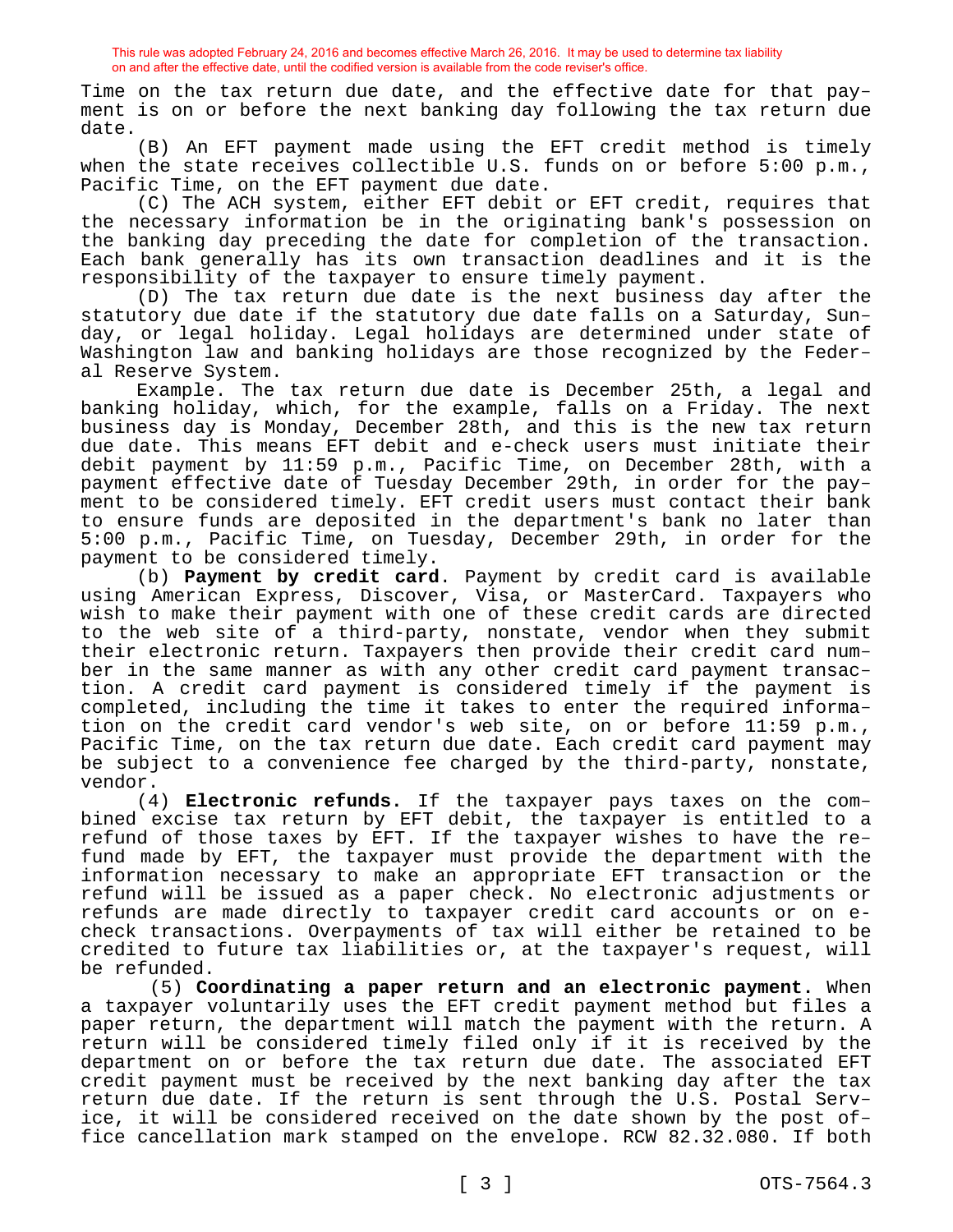events occur, there is timely filing and payment and no penalties apply.

(6) **Crediting and proof of payment.** The department will credit the taxpayer with the amount paid as of the date the payment is received by the department's bank. The proof of payment by the taxpayer will depend on the means of transmission.

(a) EFT debit and e-check transactions may be proved by use of the confirmation number received from the department that the transaction was initiated and bank statements or other evidence from the bank that the transaction was settled.

(b) An EFT credit transaction is initiated by the taxpayer through the taxpayer's bank. The taxpayer is responsible for completion of the transaction. The taxpayer generally will be given a verification number by the taxpayer's bank. This verification number with proof of the ACH CCD+record showing the department's bank and account number, plus confirmation that the transaction has been settled will constitute proof of payment.

(c)  $A$  taxpayer((s)) using any other electronic payment method ((are)) is responsible for completion of the transaction. Proof of payment will include transaction initiation date and any other evidence from a financial institution or credit card company that the transaction was settled.

(7) **Correcting errors.** Errors in the electronic payment process may result in either an underpayment or an overpayment of the tax. In either case, the taxpayer needs to contact the department to arrange for appropriate action. Overpayments may be used as a credit or the taxpayer may apply for a refund. The department will expedite a refund where it is caused by an error in transmission. Underpayments should be corrected by the taxpayer immediately to avoid any penalties.

(8) **Penalties.** There are no special provisions for penalties when payment is made by electronic means. To avoid the imposition of penalties, the taxpayer must provide correct bank account information to the department, and ensure their payment is timely.

(a) If the department finds that a taxpayer disregarded specific written instructions to file returns or remit payments electronically, as provided by RCW 82.32.080, the department will add a penalty of ten percent to the amount of the tax that should have been reported and/or paid electronically or the additional tax found due if there is a deficiency because of failure to follow written instructions.

(b) A taxpayer will be considered to have willfully disregarded the requirement to file returns or remit payment electronically if the department:

(i) Has mailed or otherwise delivered the specific written instructions to the taxpayer on at least two occasions; and

(ii) Has provided the taxpayer at least forty-five days after the second written notice to come into compliance with its electronic filing and/or payment obligations. WAC 458-20-228 discusses the various penalties that may apply and the limited circumstances under which they may be waived.

(c) In an EFT debit and e-check transaction, the department's bank is the originating bank and is responsible for the accuracy of transmission. If the taxpayer has timely initiated the EFT debit or echeck transaction, provided accurate bank account information, received a confirmation number, and shows adequate funds were available in the account, no late payment penalties will apply with respect to those funds authorized.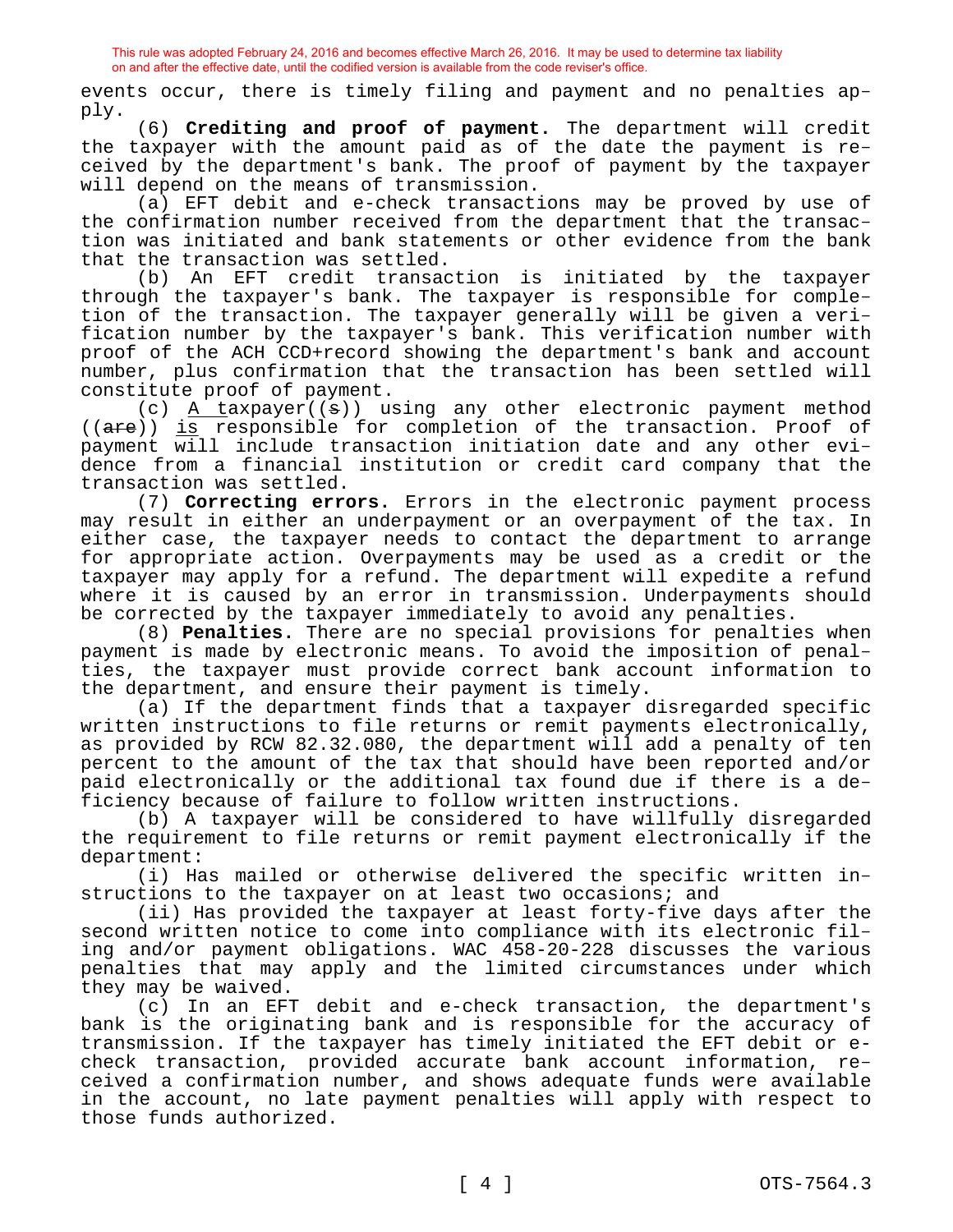(d) In an EFT credit transaction, the taxpayer's bank is the originating bank and the taxpayer is primarily responsible for its accuracy. The taxpayer must have timely initiated the transaction, provided the correct information for the ACH CCD+record, and shown that there were sufficient funds in the account, in order to prove timely compliance. If the taxpayer can make this showing, then no late payment penalties will apply with respect to those funds authorized if the transaction is not completed.

(e) When a payment is made using an approved credit card, the credit card company acts as the taxpayer's agent and the taxpayer is primarily responsible for the accuracy of this transaction. If the taxpayer can prove the payment was initiated and submitted timely, no late payment penalties will apply to those funds authorized.

AMENDATORY SECTION (Amending WSR 07-04-100, filed 2/6/07, effective 3/9/07)

**WAC 458-20-254 Recordkeeping.** (1) **Introduction.** This ((section)) rule defines the requirements for the maintenance and retention of books, records, and other sources of information. It also addresses these requirements where all or a part of the taxpayer's books and records are received, created, maintained, or generated through various computer, electronic, and/or imaging processes and systems.

The general requirements imposed on taxpayers under RCW 82.32.070 are to retain and make available those records necessary to verify that the correct tax liability has been reported and paid by the taxpayer with respect to the taxes administered by the department of revenue ("department"). The records provided to the department are confidential and privileged. Such records may not be disclosed by the department, except as provided by RCW 82.32.330.

(2) **Definitions.** For purposes of this ((section)) rule, the following definitions will apply:

(a) "Data base management system" means a software system that controls, relates, retrieves, and provides accessibility to data stored in a data base.

(b) "Electronic data interchange" or "EDI technology" means the computer-to-computer exchange of business transactions in a standardized structured electronic format.

(c) "Hard copy" means any documents, records, reports or other data printed on paper.

(d) "Machine-sensible record" means a collection of related information in any electronic format (e.g., data base management systems, EDI technology, automated data process systems, etc.). Machinesensible records do not include hard-copy records that are created or recorded on paper or stored in or by an imaging system such as microfilm, microfiche, or storage-only imaging systems.

(e) "Records" means all books, data, documents, reports, or other information, including those received, created, maintained, or generated through various computer, electronic, and/or imaging processes and systems.

(f) "Storage-only imaging system" means a system of computer hardware and software that provides for the storage, retention and retrieval of documents originally created on paper. It does not include any system, or part of a system, that manipulates or processes any in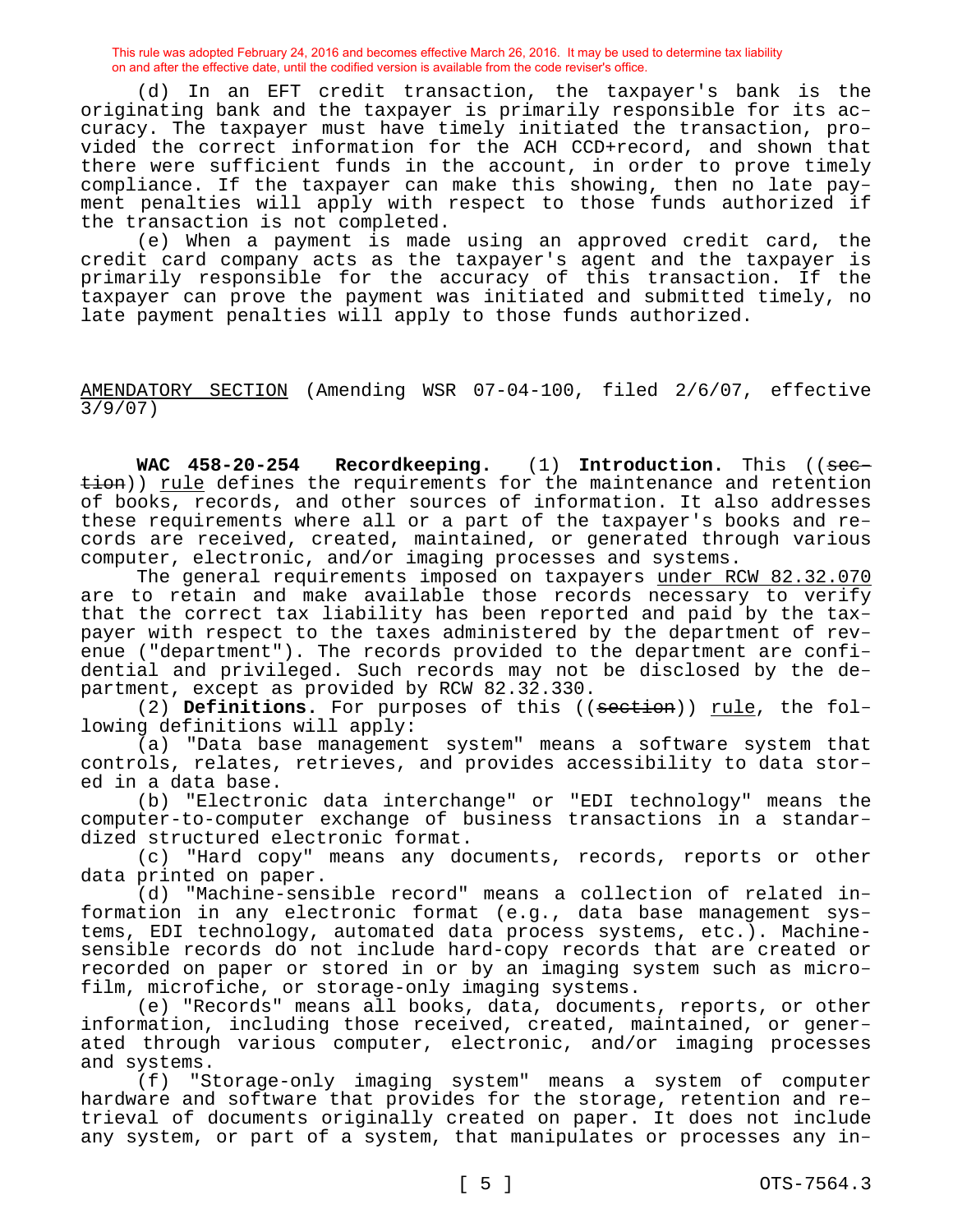formation or data contained on the document in any manner other than to reproduce the document in hard copy or as an optical image.

(3) **Recordkeeping requirements—General.**

(a) Every taxpayer liable for a tax or fee imposed by the laws of the state of Washington for which the department of revenue has primary or secondary administrative responsibility, e.g., Title 82 RCW, chapter 67.28 RCW (hotel/motel tax), chapter 70.95 RCW (fee on tires), and chapter 84.33 RCW (forest excise tax), must keep complete and adequate records from which the department may determine any tax liability for such taxpayer.

(b) It is the duty of each taxpayer to prepare and preserve all records in a systematic manner conforming to accepted accounting methods and procedures. Such records are to be kept( $(\tau)$ ) and preserved( $(\tau)$ and)). All of the taxpayer's records must be presented upon request  $((e f))$  by the department or its authorized representatives  $((\text{which}))$ that will demonstrate:

(i) The amounts of gross receipts and sales from all sources, however derived, including barter or exchange transactions, whether or not such receipts or sales are taxable. These amounts must be supported by original source documents or records including but not limited to all purchase invoices, sales invoices, contracts, and such other records as may be necessary to substantiate gross receipts and sales.

(ii) The amounts of all deductions, exemptions, or credits claimed through supporting records or documentation required by statute or administrative rule, or other supporting records or documentation necessary to substantiate the deduction, exemption, or credit.

(iii) The payment of retail sales tax or use tax on capital assets, supplies, articles manufactured for your own use, and other items used by the taxpayer as a consumer.

(iv) The amounts of any refunds claimed. These amounts must be supported by records as may be necessary to substantiate the refunds claimed. Refer to WAC 458-20-229 for information on the refund process.

(c) The records kept, preserved, and presented must include the normal records maintained by an ordinary prudent business person. Such records may include general ledgers, sales journals, cash receipts journals, bank statements, check registers, and purchase journals, together with all bills, invoices, cash register tapes, and other records or documents of original entry supporting the books of account entries. The records must include all federal and state tax returns and reports and all schedules, work papers, instructions, and other data used in the preparation of the tax reports or returns.

(d) If a taxpayer retains records in both machine-sensible and hard-copy formats, the taxpayer must make the records available to the department in machine-sensible format upon request of the department. However, the taxpayer is not prohibited from demonstrating tax compliance with traditional hard-copy documents or reproductions thereof, although this does not eliminate the requirement that they provide access to machine-sensible records, if requested.

(e) Machine-sensible records used to establish tax compliance must contain sufficient transaction-level detail information so that the details underlying the machine-sensible records can be identified and made available to the department upon request.

(f) At the time of an examination, the retained records must be capable of being retrieved and converted to a readable record format, as required in subsection (6) of this ((<del>section</del>)) rule.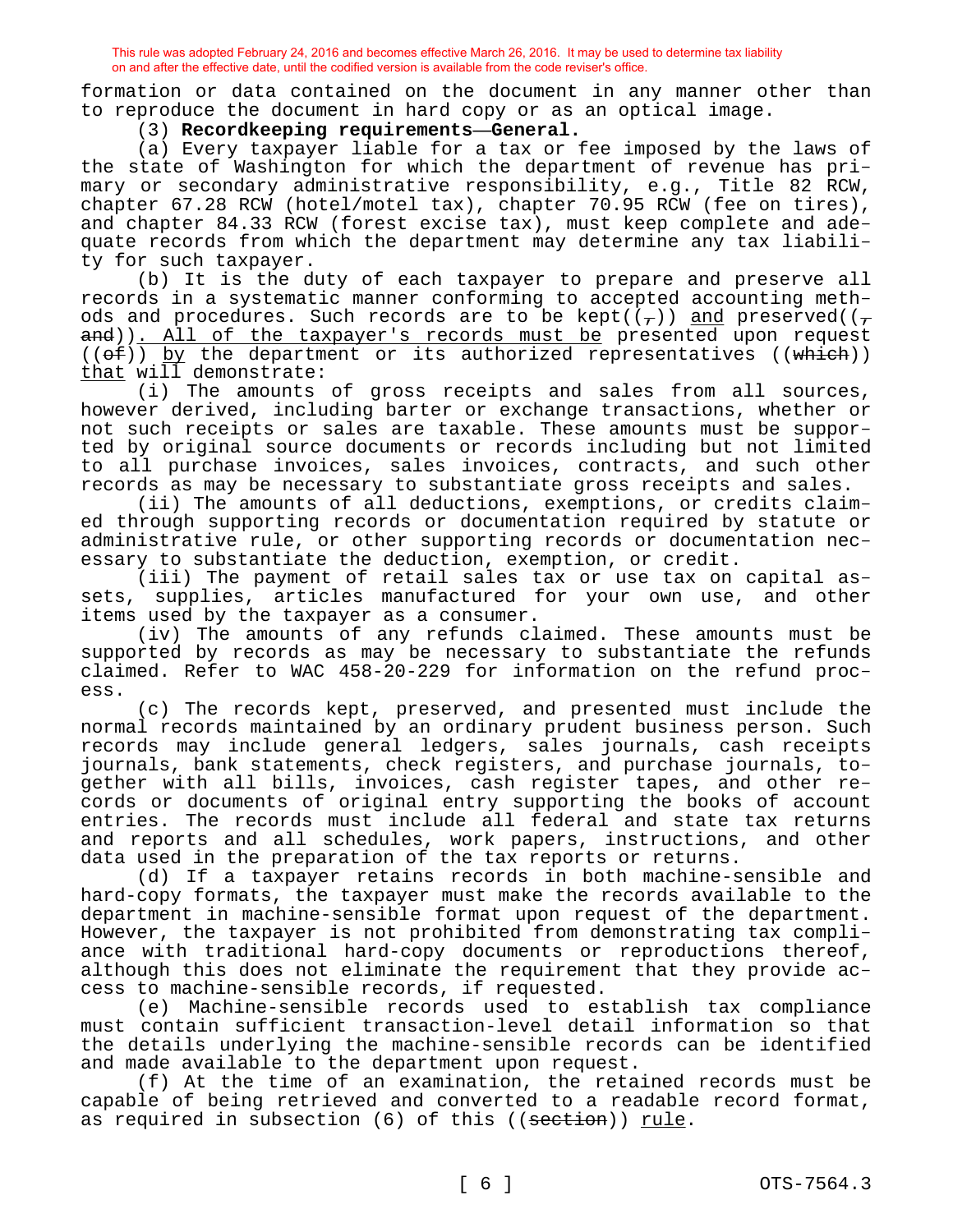(g) Taxpayers are not required to construct machine-sensible records other than those created in the ordinary course of business. A taxpayer who does not create the electronic equivalent of a traditional paper document in the ordinary course of business is not required to construct such a record for tax purposes.

(4) **Record retention period.** All records must be open for inspection and examination at any time by the department, upon reasonable notice, and must be kept and preserved for a period of five years. RCW 82.32.070.

(5) **Failure to maintain or disclose records.** Any taxpayer who fails to comply with the requirements of RCW  $82.32.070$  or this ((section)) rule is forever barred from questioning, in any court action or proceedings, the correctness of any assessment of taxes made by the department based upon any period for which such books, records, and invoices have not been so kept, preserved, or disclosed. RCW 82.32.070.

(6) **Electronic records.**

#### (a) **Electronic data interchange requirements.**

(i) Where a taxpayer uses electronic data interchange (EDI) processes and technology, the level of record detail, in combination with other records related to the transactions, must be equivalent to that contained in an acceptable paper record. For example, the retained records should contain such information as vendor name, invoice date, product description, quantity purchased, price, amount of tax, indication of tax status, shipping detail, etc. Codes may be used to identify some or all of the data elements, provided that the taxpayer provides a method which allows the department to interpret the coded information.

(ii) The taxpayer may capture the information at any level within the accounting system and need not retain the original EDI transaction records provided the audit trail, authenticity, and integrity of the retained records can be established. For example, a taxpayer using electronic data interchange technology receives electronic invoices from its suppliers. The taxpayer decides to retain the invoice data from completed and verified EDI transactions in its accounts payable system rather than to retain the EDI transactions themselves. Since neither the EDI transaction nor the accounts payable system captures information from the invoice pertaining to product description and vendor name (i.e., they contain only codes for that information), the taxpayer must also retain other records, such as its vendor master file and product code description lists and make them available to the department. In this example, the taxpayer need not retain its EDI transaction for tax purposes if the vendor master file contains the required information.

(b) **Electronic data processing systems requirements.** The requirements for an electronic data processing accounting system should be similar to that of a manual accounting system, in that an adequately designed accounting system should incorporate methods and records that will satisfy the requirements of this ((section)) rule.

#### (c) **Internal controls.**

(i) Upon the request of the department, the taxpayer must provide a description of the business process that created the retained records. Such description must include the relationship between the records and the tax documents prepared by the taxpayer and the measures employed to ensure the integrity of the records.

(ii) The taxpayer must be capable of demonstrating: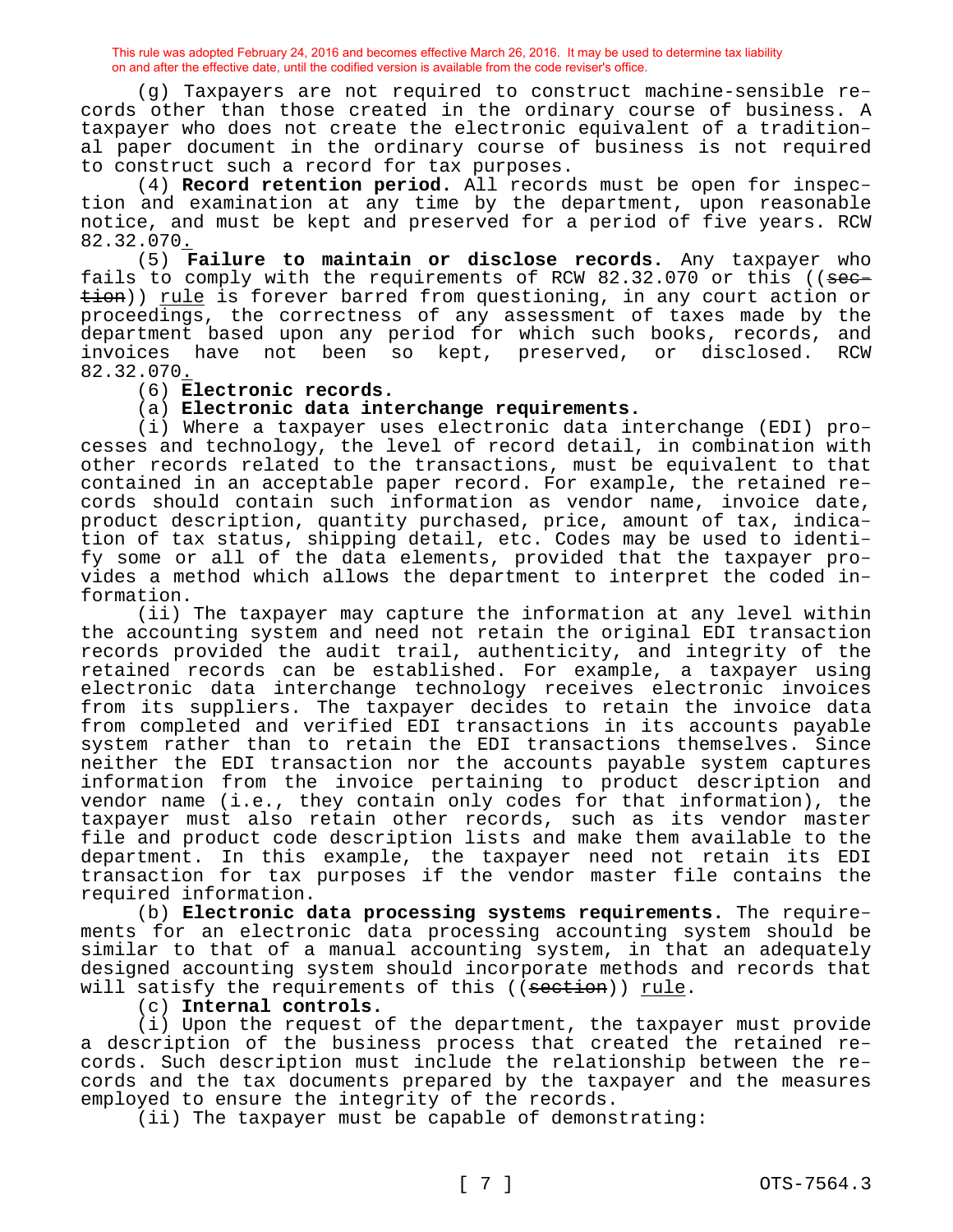(A) The functions being performed as they relate to the flow of data through the system;

(B) The internal controls used to ensure accurate and reliable processing; and

(C) The internal controls used to prevent unauthorized addition, alteration, or deletion of retained records.

(iii) The following specific documentation is required for machine-sensible records retained pursuant to this ((section)) rule:

(A) Record formats or layouts;

(B) Field definitions (including the meaning of all codes used to represent information);

(C) File descriptions (e.g., data set name); and

(D) Detailed charts of accounts and account descriptions.

(7) **Access to machine-sensible records.**

(a) The manner in which the department is provided access to machine-sensible records may be satisfied through a variety of means that shall take into account a taxpayer's facts and circumstances through consultation with the taxpayer.

(b) Such access will be provided in one or more of the following manners:

(i) The taxpayer may arrange to provide the department with the hardware, software and personnel resources to access the machine-sensible records.

(ii) The taxpayer may arrange for a third party to provide the hardware, software and personnel resources necessary to access the machine-sensible records.

(iii) The taxpayer may convert the machine-sensible records to a standard record format specified by the department, including copies of files, on a magnetic medium that is agreed to by the department.

(iv) The taxpayer and the department may agree on other means of providing access to the machine-sensible records.

(8) **Storage-only imaging systems.**

(a) For purposes of storage and retention, taxpayers may convert hard-copy documents received or produced in the normal course of business and required to be retained under this ((section)) rule to microfilm, microfiche or other storage-only imaging systems and may discard the original hard-copy documents, provided the conditions of this ((section)) rule are met. Documents which may be stored on these media include, but are not limited to, general books of account, journals, voucher registers, general and subsidiary ledgers, and supporting records of details, such as sales invoices, purchase invoices, exemption certificates, and credit memoranda.

(b) Microfilm, microfiche and other storage-only imaging systems must meet the following requirements:

(i) Documentation establishing the procedures for converting the hard-copy documents to microfilm, microfiche or other storage-only imaging system must be maintained and made available upon request. Such documentation must, at a minimum, contain a sufficient description to allow an original document to be followed through the conversion system as well as internal procedures established for inspection and quality assurance.

(ii) Procedures must be established for the effective identification, processing, storage, and preservation of the stored documents and for making them available for a period of five years.

(iii) Upon request by the department, a taxpayer must provide facilities and equipment for reading, locating, and reproducing any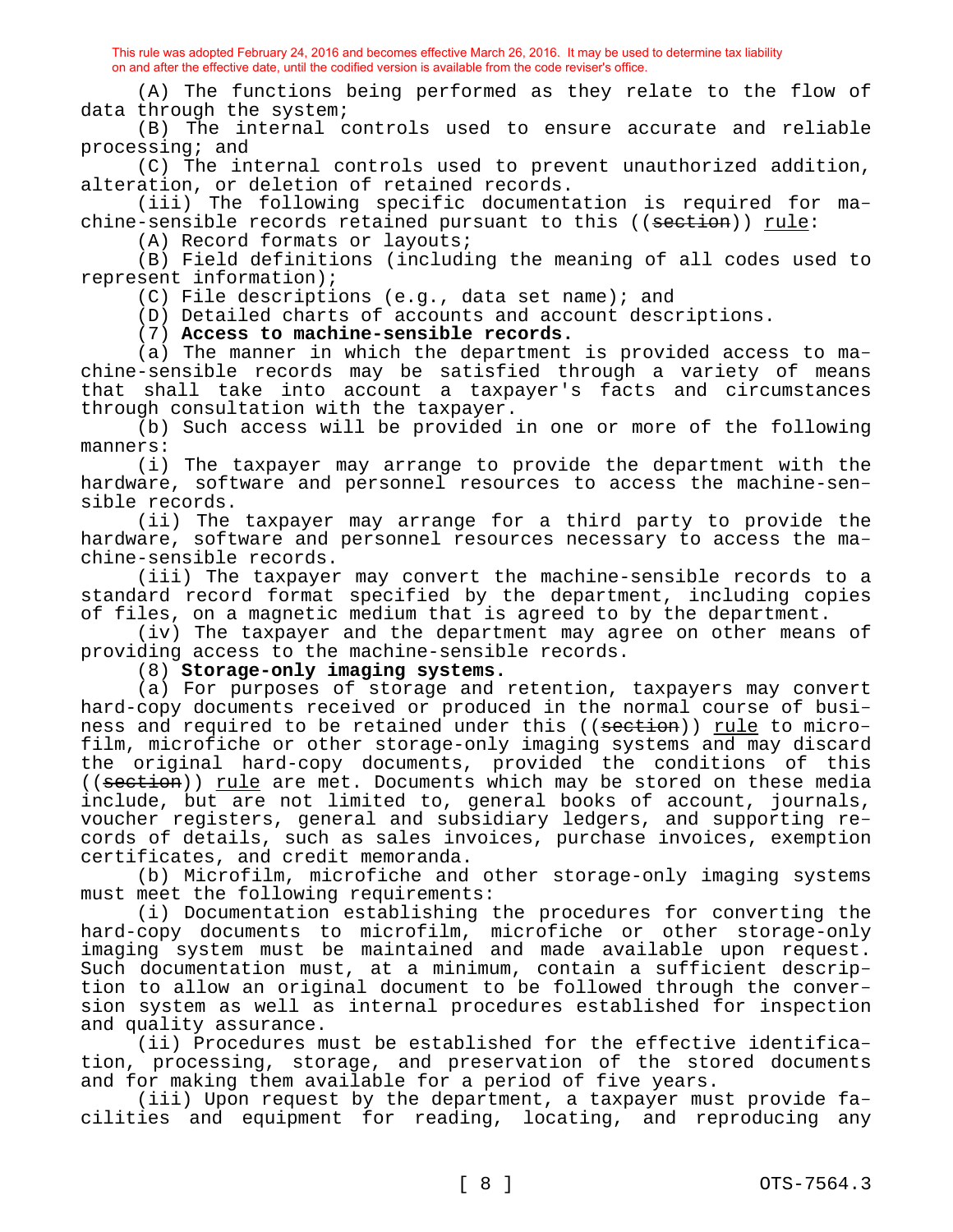documents maintained on microfilm, microfiche or other storage-only imaging system.

(iv) When displayed on such equipment or reproduced on paper, the documents must exhibit a high degree of legibility and readability. For this purpose, legibility is defined as the quality of a letter or numeral that enables the observer to identify it positively and quickly to the exclusion of all other letters or numerals. Readability is defined as the quality of a group of letters or numerals being recognizable as words or complete numbers.

(v) All data stored on microfilm, microfiche or other storage-only imaging systems must be maintained and arranged in a manner that permits the location of any particular record.

(vi) There must be no substantial evidence that the microfilm, microfiche, or other storage-only imaging system lacks authenticity or integrity.

(9) **Effect on hard-copy recordkeeping requirements.**

(a) The provisions of this ((section)) rule do not relieve taxpayers of the responsibility to retain hard-copy records that are created or received in the ordinary course of business as required by existing law and regulations, except as otherwise provided in this ((section)) rule. Hard-copy records may be retained on a recordkeeping medium as provided in subsection (8) of this ((section)) rule.

(b) If hard-copy records are not produced or received in the ordinary course of transacting business (e.g., when the taxpayer uses electronic data interchange technology), such hard-copy records need not be created.

(c) Hard-copy records generated at the time of a transaction using a credit or debit card must be retained unless all the details necessary to determine correct tax liability relating to the transaction are subsequently received and retained by the taxpayer in accordance with this ((section)) rule.

(d) Computer printouts that are created for validation, control, or other temporary purposes need not be retained.

(e) Nothing in this ((section)) rule prevents the department from requesting hard-copy printouts in lieu of retained machine-sensible records at the time of examination.

(10) **Out-of-state businesses.** An out-of-state business which does not keep the necessary records within this state may either produce within this state such records as are required for examination by the department or permit the examination of  $((the h)$  all of the taxpayer's records by the department or its authorized representatives at the place where the records are kept. RCW 82.32.070.

AMENDATORY SECTION (Amending WSR 14-19-018, filed 9/5/14, effective 10/6/14)

**WAC 458-20-267 Annual reports for certain tax adjustments.** (1) **Introduction.** In order to take certain tax exemptions, credits, and rates ("tax adjustments"), taxpayers must file an annual report with the department of revenue (the "department") detailing employment, wages, and employer-provided health and retirement benefits.

(a) **Reporting requirements for tax adjustments.** This ((section)) rule explains the reporting requirements for tax adjustments provided to computer data centers, the aerospace industry, aluminum manufactur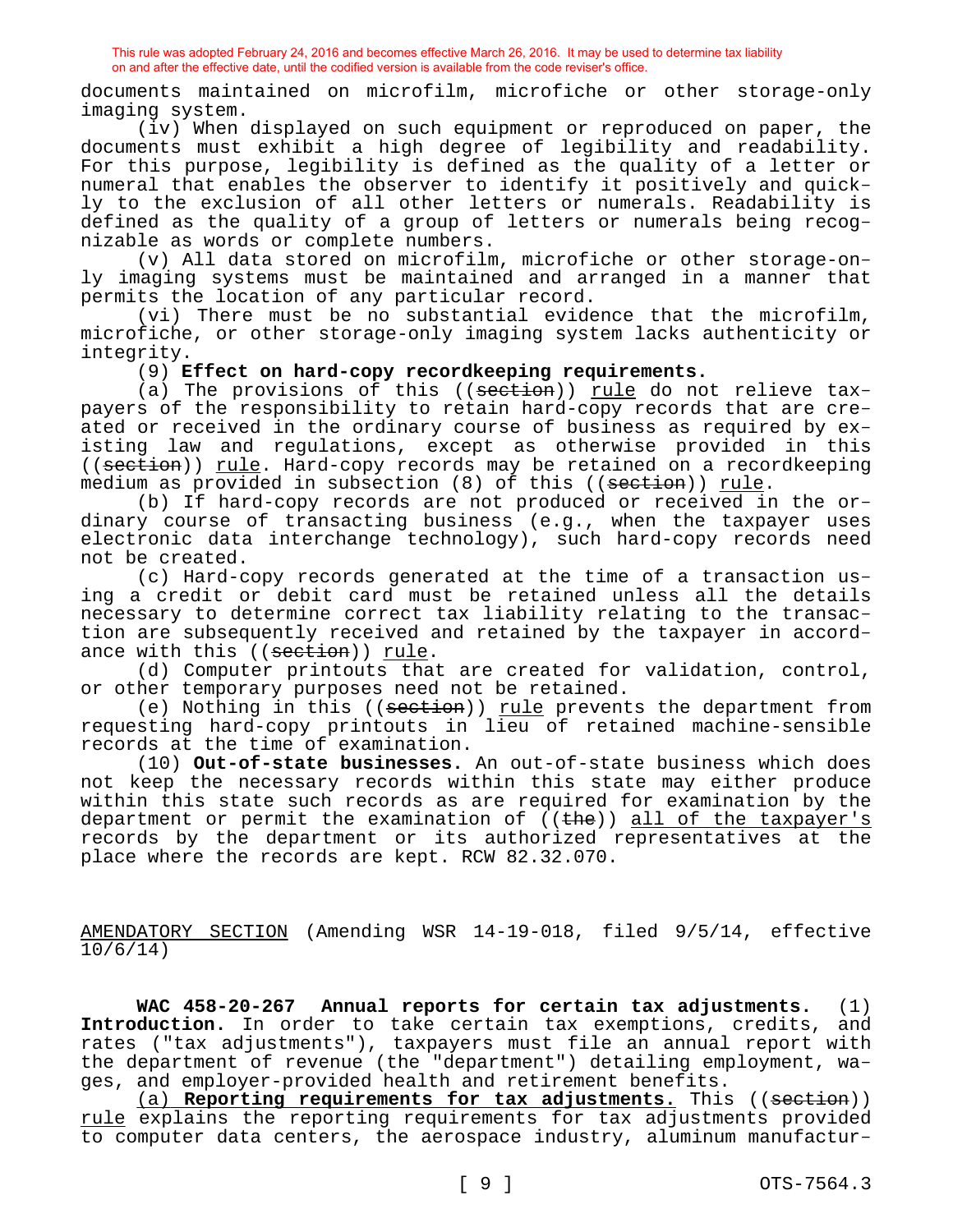ing, electrolytic processing, solar electric manufacturing, semiconductor manufacturing, newspaper industries, and government funded mental health services. Unless the context clearly requires otherwise, the term "tax" is defined under RCW 82.32.020. This ((section)) rule explains who is required to file annual reports, how to file reports, and what information must be included in the reports.

(b) **Examples.** This ((section contains)) rule includes a number of examples((<del>. These examples</del>)) that identify a ((number)) set of facts and then state a conclusion. These examples ((should be used)) are only  $((as))$  a general guide.  $((The results of other situations must be$ determined after a review of all of the facts and circumstances.)) The department will evaluate each case on its particular facts and circumstances and apply both this rule and other statutory and common law authority.

(2) **Who is required to file the report?** A recipient of the benefit of the following tax adjustments must complete and file an annual report with the department:

#### (a) **Tax adjustments for the aerospace industry:**

(i) The business and occupation ("B&O") tax rate provided by RCW 82.04.260(11) for manufacturers and processors for hire of commercial airplanes, component parts, and tooling specially designed for use in manufacturing commercial airplanes or components of such airplanes;

(ii) The B&O tax credit provided by RCW 82.04.4461 for qualified ((development)) aerospace product development expenditures;

(iii) The B&O tax rate for FAR 145 Part certified repair stations under RCW 82.04.250(3);

(iv) The retail sales and use tax exemption provided by RCW 82.08.980 and 82.12.980 for constructing new buildings used for manufacturing superefficient airplanes;

(v) The leasehold excise tax exemption provided by RCW 82.29A.137 for facilities used for manufacturing superefficient airplanes;

(vi) The property tax exemption provided by RCW 84.36.655 for property used for manufacturing superefficient airplanes; and

(vii) The B&O tax credit for property taxes and leasehold excise taxes paid on property used for manufacturing of commercial airplanes as provided by RCW 82.04.4463.

(viii) An annual report must be filed with the department for any person who takes any of the above tax adjustments of this subsection for employment positions in Washington; however, persons engaged in manufacturing commercial airplanes or components of such airplanes may report per manufacturing job site.

(b) **Tax adjustments for the aluminum smelter industry:**

(i) The B&O tax rate provided by RCW 82.04.2909 for aluminum smelters;

(ii) The B&O tax credit for property taxes provided by RCW 82.04.4481 for aluminum smelter property;

(iii) The retail sales and use tax exemption provided by RCW 82.08.805 and 82.12.805 for property used at aluminum smelters; and

(iv) The use tax exemption provided by RCW 82.12.022(5) for the use of natural or manufactured gas at aluminum smelters;

(c) **Tax adjustment for the electrolytic processing industry.** The public utility tax exemption provided by RCW 82.16.0421 for sales of electricity to electrolytic processing businesses.

(d) **Tax adjustment for the solar electric manufacturing industry.**  The B&O tax rate for manufacturers of solar energy systems using photovoltaic modules, or silicon components of such systems provided by RCW 82.04.294.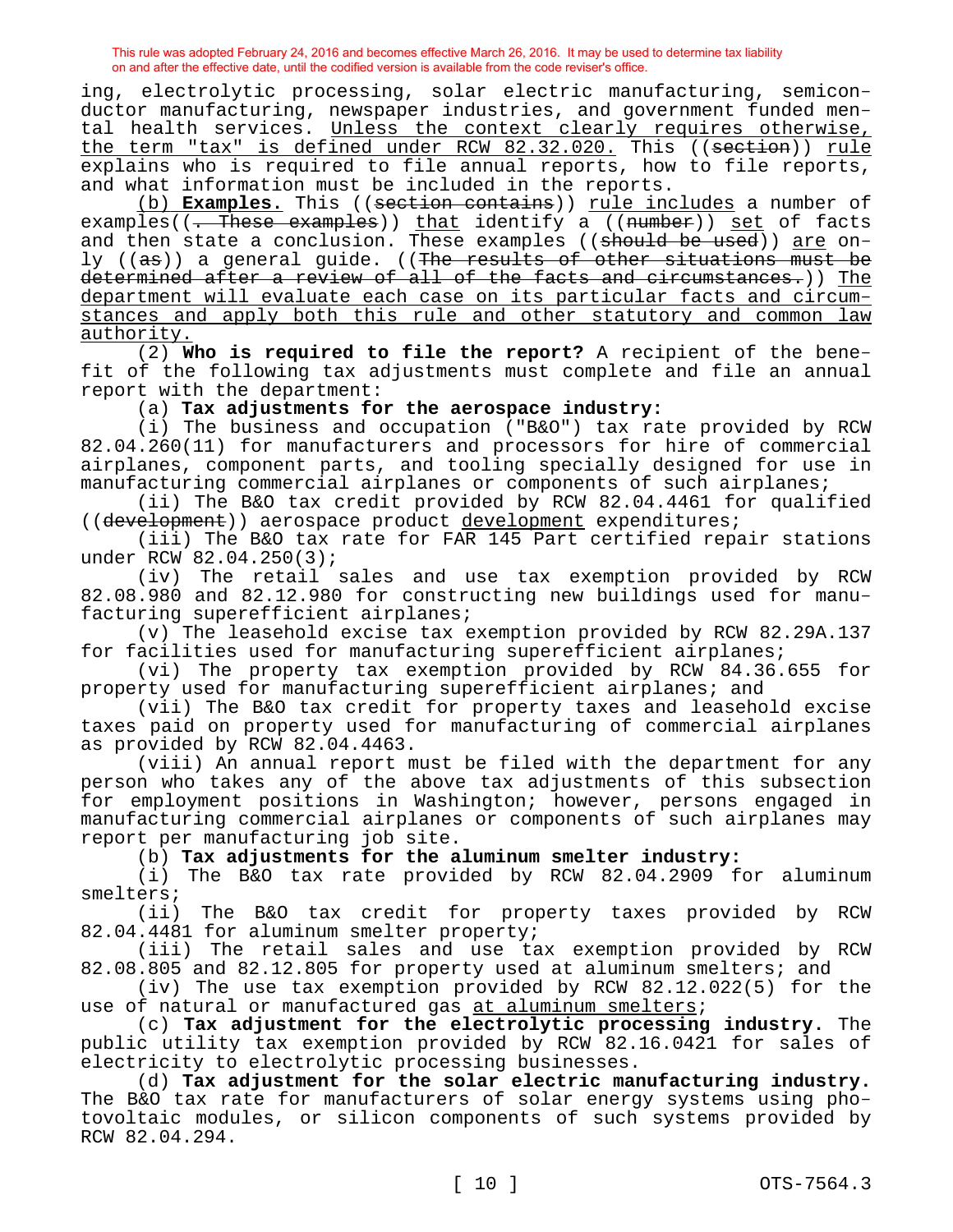### (e) **Tax adjustments for the semiconductor manufacturing and processing industry.**

(i) The B&O tax rate for manufacturers or processors for hire of semiconductor materials provided by RCW 82.04.2404.

(ii) The sales and use tax exemptions for sales of gases and chemicals used by a manufacturer or processor for hire in the produc-<br>tion of semiconductor materials provided by RCW 82.08.9651, tion of semiconductor materials provided by 82.12.9651, and 82.12.970.

#### (f) **Tax adjustments for various industries.**

(i) The B&O tax rate for printing a newspaper, publishing a newspaper, or both provided by RCW 82.04.260(14).

(ii) The sales tax exemption for sales of eligible server equipment to be installed without intervening use in an eligible computer data center ((as provided by chapters 1 and 23, Laws of 2010 sp. sess)) under RCW 82.08.986.

#### (3) **How to file annual reports.**

(a) **Electronic filing.** Reports must be filed electronically unless the department waives this requirement upon a showing of good cause. A report is filed electronically when the department receives the report in an electronic format. A person accesses electronic filing through their department "My Account." To file and submit electronically, go to http://dor.wa.gov/TaxIncentiveReporting.

(b) **Required paper form.** If the department waives the electronic filing requirement for a person upon a showing of good cause, then that person must use the annual report developed by the department unless that person obtains prior written approval from the department to file an annual report in an alternative format.

(c) **How to obtain the form.** Persons who have received a waiver of the electronic filing requirement from the department or who otherwise would like a paper copy of the report may obtain the report from the department's web site (www.dor.wa.gov). It may also be obtained from the department's district offices, by telephoning the telephone information center (800-647-7706), or by contacting the department's taxpayer account administration division at:

```
((Attn: Local Finance Team))
Department of Revenue
Taxpayer Account Administration
Attn: Local Finance Team
Post Office Box 47476
Olympia, WA 98504-7476
Fax: 360-586-0527
```
(d) **Special requirement for persons who did not file an annual report during the previous calendar year.** If a person is a first-time filer or otherwise did not file an annual report with the department during the previous calendar year, the report must include information on employment, wages, and employer-provided health and retirement benefits for the two calendar years immediately preceding the due date of the report.

(e) **Due date.**

(i) **For reports due in 2011 or later.** For persons claiming any B&O tax credit, tax exemption, or tax rate listed under subsection (2) of this ((section)) rule, the report must be filed or postmarked by April 30th following any calendar year in which the person becomes eligible to claim the tax credit, tax exemption, or tax rate.

(ii) **For reports due in 2010 or earlier.** For persons claiming any B&O tax credit, tax exemption, or tax rate listed under subsection (2)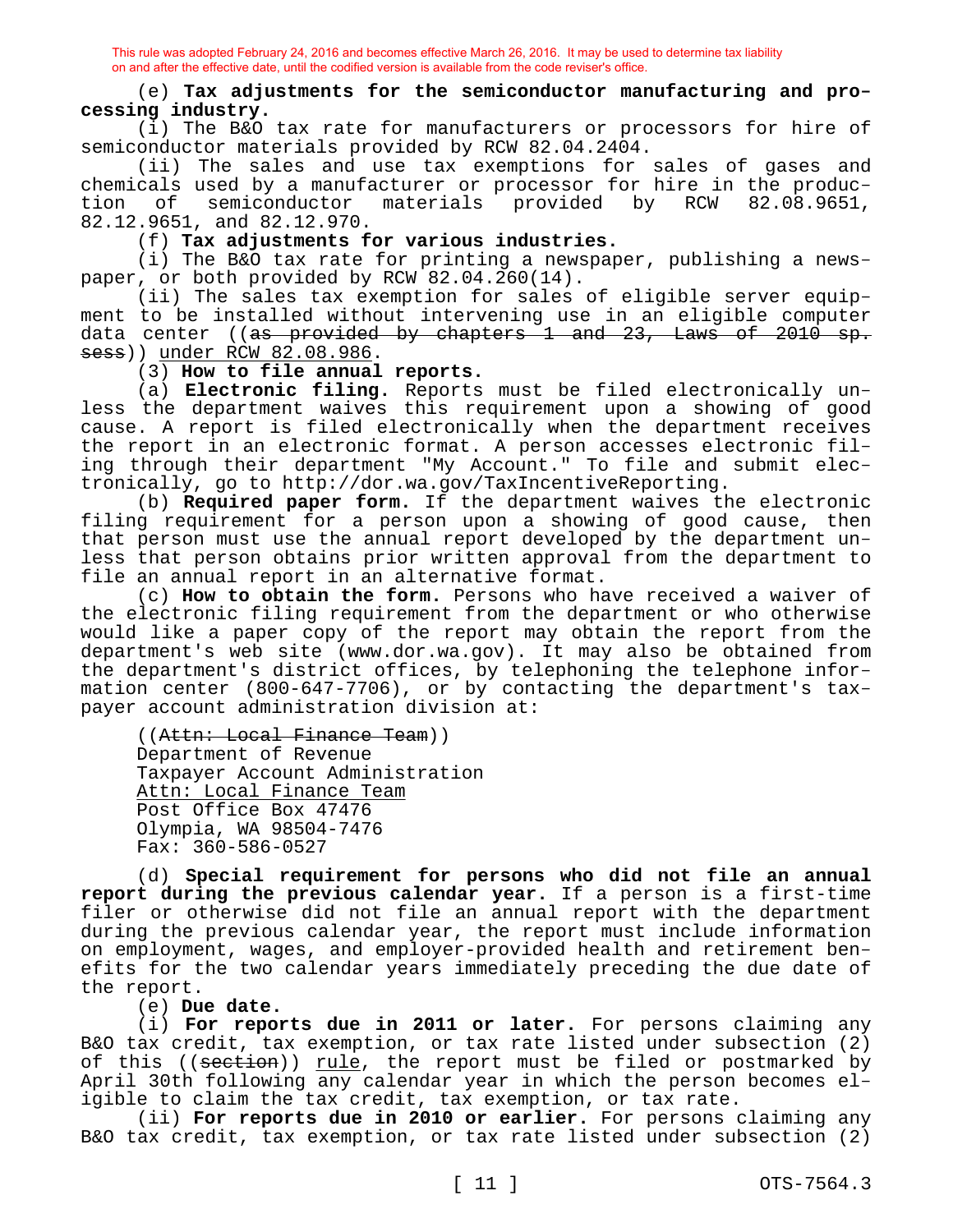of this ((section)) rule, with the exception of the tax rate provided by RCW 82.04.2404, the report must be filed or postmarked by March 31st following any calendar year in which the tax credit, tax exemption, or tax rate is claimed. For persons claiming the tax rate provided by RCW 82.04.2404 the report must be filed or postmarked by April 30th following any calendar year in which the tax rate is claimed.

(iii) **Due date extensions.** The department may extend the due date for timely filing annual reports as provided in subsection (18) of this ((section)) rule.

(f) **Examples.**

(i) An aerospace firm begins taking the B&O tax rate provided by RCW 82.04.260(11) for manufacturers and processors for hire of commercial airplanes and component parts on October 1, 2010. By April 30, 2011, the aerospace firm must provide an annual report covering calendar years 2009 and 2010. If the aerospace firm continues to take the B&O tax rate provided by RCW 82.04.260(11) during calendar year 2011, a single annual report is due on April 30, 2012, covering calendar year 2011.

(ii) An aluminum smelter begins taking the B&O tax rate provided by RCW 82.04.2909 for aluminum smelters on July 31, 2010. By April 30, 2011, the aluminum smelter must provide an annual report covering calendar years 2009 and 2010. If the aluminum smelter continues to take the B&O tax rate provided by RCW 82.04.2909 during calendar year 2011, a single annual report is due on April 30, 2012, covering calendar year 2011.

(4) **What employment positions are included in the annual report?**

(a) **General rule.** Except as provided in (b) of this subsection, the report must include information detailing employment positions in the state of Washington.

(b) **Alternative method.** Persons engaged in manufacturing commercial airplanes or their components may report employment positions per job at the manufacturing site.

(i) **What is a "manufacturing site"?** For purposes of the annual report, a "manufacturing site" is one or more immediately adjacent parcels of real property located in Washington state on which manufacturing occurs that support activities qualifying for a tax adjustment. Adjacent parcels of real property separated only by a public road comprise a single site. A manufacturing site may include real property that supports nonqualifying activities such as administration offices, test facilities, warehouses, design facilities, and shipping and receiving facilities.

(ii)(A) **If the person files per job at the manufacturing site, which manufacturing site is included in the annual report for the aerospace manufacturing industry tax adjustments?** The location(s) where a person is manufacturing commercial airplanes or components of such airplanes within this state is the manufacturing site(s) included in the annual report. A "commercial airplane" has its ordinary meaning, which is an airplane certified by the Federal Aviation Administration ("FAA") for transporting persons or property, and any military derivative of such an airplane. A "component" means a part or system certified by the FAA for installation or assembly into a commercial airplane.

(B) **Are there alternative methods for reporting separately for each manufacturing site?** For purposes of completing the annual report, the department may agree to allow a person whose manufacturing sites are within close geographic proximity to consolidate its manufacturing sites onto a single annual report provided that the jobs located at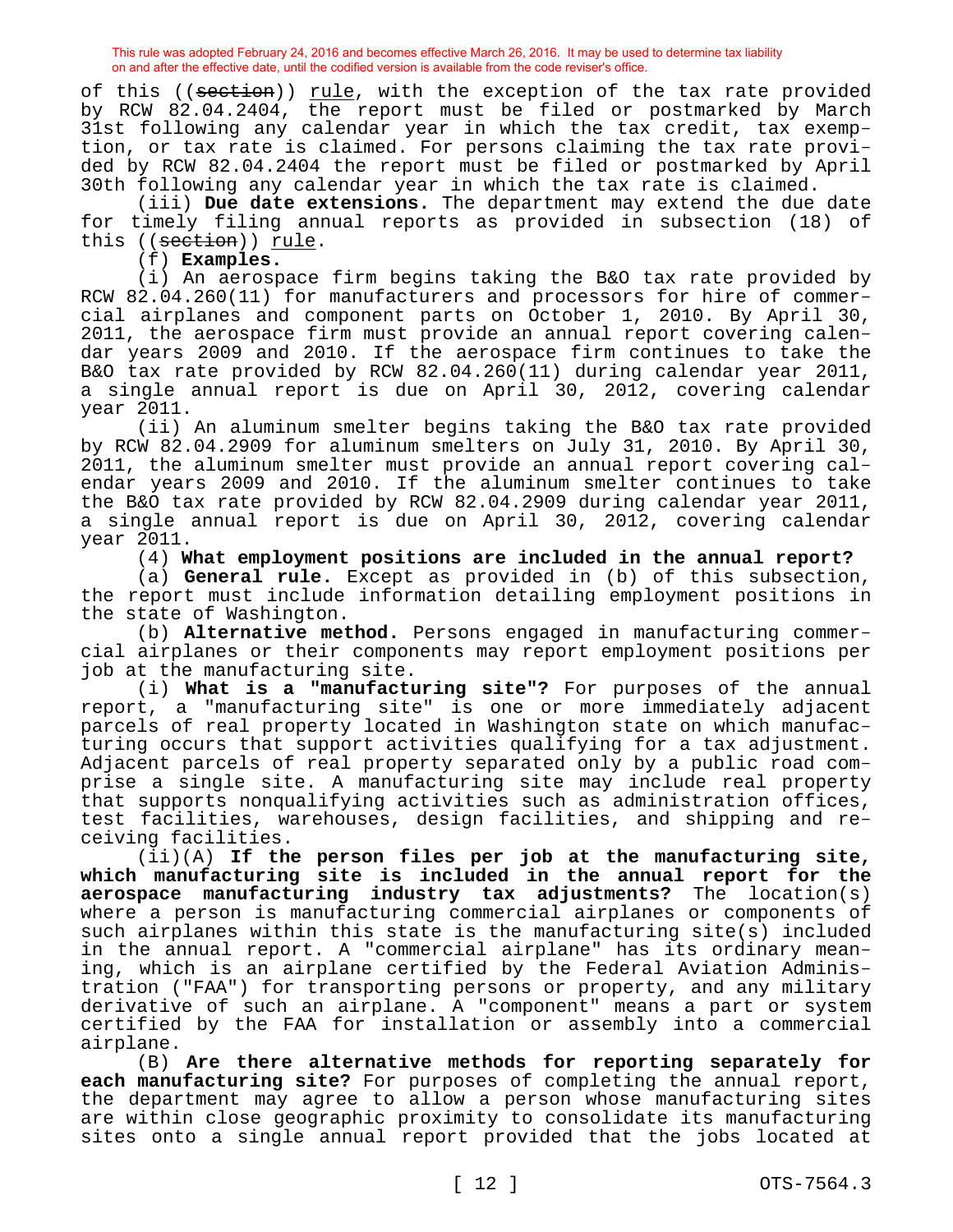the manufacturing sites have equivalent employment positions, wages, and employer-provided health and retirement benefits. A person may request written approval to consolidate manufacturing sites by contacting the department's taxpayer account administration division at:

((Attn: Local Finance Team)) Department of Revenue Taxpayer Account Administration Attn: Local Finance Team Post Office Box 47476 Olympia, WA 98504-7476 Fax: 360-586-0527

(c) **Examples.**

(i) ABC Airplanes, a company manufacturing FAA certified airplane landing gear, conducts activities at three locations in Washington state. ABC Airplanes is reporting tax under the B&O tax rate provided by RCW 82.04.260(11) for manufacturers and processors for hire of commercial airplanes and component parts. In Seattle, WA, ABC Airplanes maintains its corporate headquarters and administrative offices. In Spokane, WA, ABC Airplanes manufactures the brake systems for the landing gear. In Vancouver, WA, ABC Airplanes assembles the landing gear using the components manufactured in Spokane, WA. If filing per manufacturing site, ABC Airplanes must file separate annual reports for employment positions at its manufacturing sites in Spokane and Vancouver because these are the Washington state locations in which manufacturing occurs that supports activities qualifying for a tax adjustment.

(ii) Acme Engines, a company manufacturing engine parts, conducts manufacturing in five locations in Washington state. Acme Engines is reporting tax under the B&O tax rate provided by RCW 82.04.260(10) for manufacturers and processors for hire of commercial airplanes and component parts. It manufactures FAA certified engine parts at its Puyallup, WA location. Acme Engines' four other locations manufacture non-FAA certified engine parts. If filing per manufacturing site, Acme Engines must file an annual report for employment positions at its manufacturing site in Puyallup because it is the only location in Washington state in which manufacturing occurs that supports activities qualifying for a tax adjustment.

(iii) Tacoma Rivets, with one in-state manufacturing site located in Tacoma, WA, manufactures rivets used in manufacturing airplanes. Half of the rivets Tacoma Rivets manufactures are FAA certified to be used on commercial airplanes. The remaining rivets Tacoma Rivets manufactures are not FAA certified and are used on military airplanes. Tacoma Rivets is reporting tax on its sales of FAA certified rivets under the B&O tax rate provided by RCW 82.04.260(11) for manufacturers and processors for hire of commercial airplanes and component parts. If filing per manufacturing site, Tacoma Rivets must file an annual report for employment positions at its manufacturing site in Tacoma because it is the location in Washington state in which manufacturing occurs that supports activities qualifying for a tax adjustment.

(iv) Dynamic Aerospace Composites is a company that only manufactures FAA certified airplane fuselage materials. Dynamic Aerospace Composites conducts activities at three separate locations within Kent, WA. Dynamic Aerospace Composites is reporting tax under the B&O tax rate provided by RCW 82.04.260(11) for manufacturers and processors for hire of commercial airplanes and component parts. If filing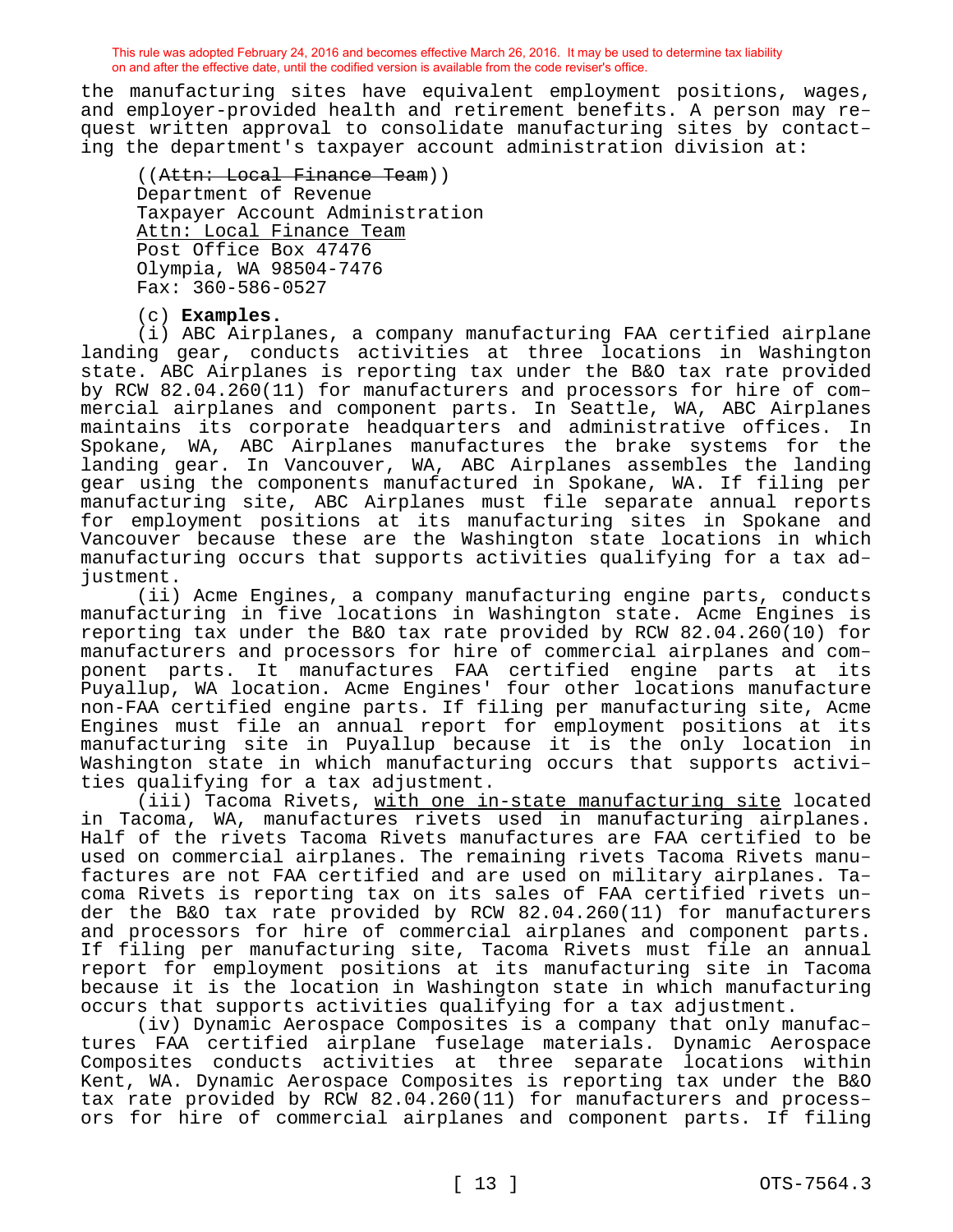per manufacturing site, Dynamic Aerospace Composites must file separate annual reports for each of its three manufacturing sites.

(v) Worldwide Aerospace, an aerospace company, manufactures wing systems for commercial airplanes in twenty locations around the world, but none located in Washington state. Worldwide Aerospace manufactures wing surfaces in San Diego, CA. Worldwide Aerospace sells the wing systems to an airplane manufacturer located in Moses Lake, WA and is reporting tax on these sales under the B&O tax rate provided by RCW 82.04.260(11) for sales, at retail or wholesale, of commercial airplanes, or components of such airplanes, manufactured by that person. Worldwide Aerospace is required to complete the annual report for any employment positions in Washington that are directly related to the qualifying activity.

#### (5) **What jobs are included in the annual report?**

(a) The annual report covers all full-time, part-time, and temporary jobs in this state or, for persons filing as provided in subsection  $(4)(b)$  of this  $((section)$  rule, at the manufacturing site as of December 31st of the calendar year for which an applicable tax adjustment is claimed. Jobs that support nonqualifying activities or support both nonqualifying and qualifying activities for a tax adjustment are included in the report if the job is located in the state of Washington or, for persons filing as provided in subsection (4)(b) of this ((section)) rule, at the manufacturing site.

(b) **Examples.**

(i) XYZ Aluminum, an aluminum smelter company, manufactures aluminum in Tacoma, WA. The company is reporting tax under the B&O tax rate provided by RCW 82.04.2909 for aluminum smelters. XYZ Aluminum's annual report for its Tacoma, WA location will include all of its employment positions in this state, including its nonmanufacturing employment positions.

(ii) AAA Tire Company manufactures tires at one manufacturing site located in Centralia, WA. The company is reporting tax under the B&O tax rate provided by RCW  $82.04.260(11)$  for manufacturers and processors for hire of commercial airplanes and component parts. FAA certified tires comprise only 20% of the products it manufactures and are manufactured in a separate building at the manufacturing site. If filing under the method described in subsection  $(4)(b)$  of this  $(see$ tion)) rule, AAA Tire Company must report all jobs at the manufacturing site, including the jobs engaged in the nonqualifying activities of manufacturing non-FAA certified tires.

(6) **How is employment detailed in the annual report?** The annual report is organized by employee occupational groups, consistent with the United States Department of Labor's Standard Occupation Codes (SOC) System. The SOC System is a universal occupational classification system used by government agencies and private industries to produce comparable occupational data. The SOC classifies occupations at four levels of aggregation:

- (a) Major group;
- (b) Minor group;
- (c) Broad occupation; and
- (d) Detailed occupation.

All occupations are clustered into one of twenty-three major groups. The annual report uses the SOC major groups to detail the levels of employment, wages, and employer-provided health and retirement benefits at the manufacturing site. A detailed description of the SOC System is available by ((contacting the department's special programs division or by)) consulting the United States Department of Labor, Bu-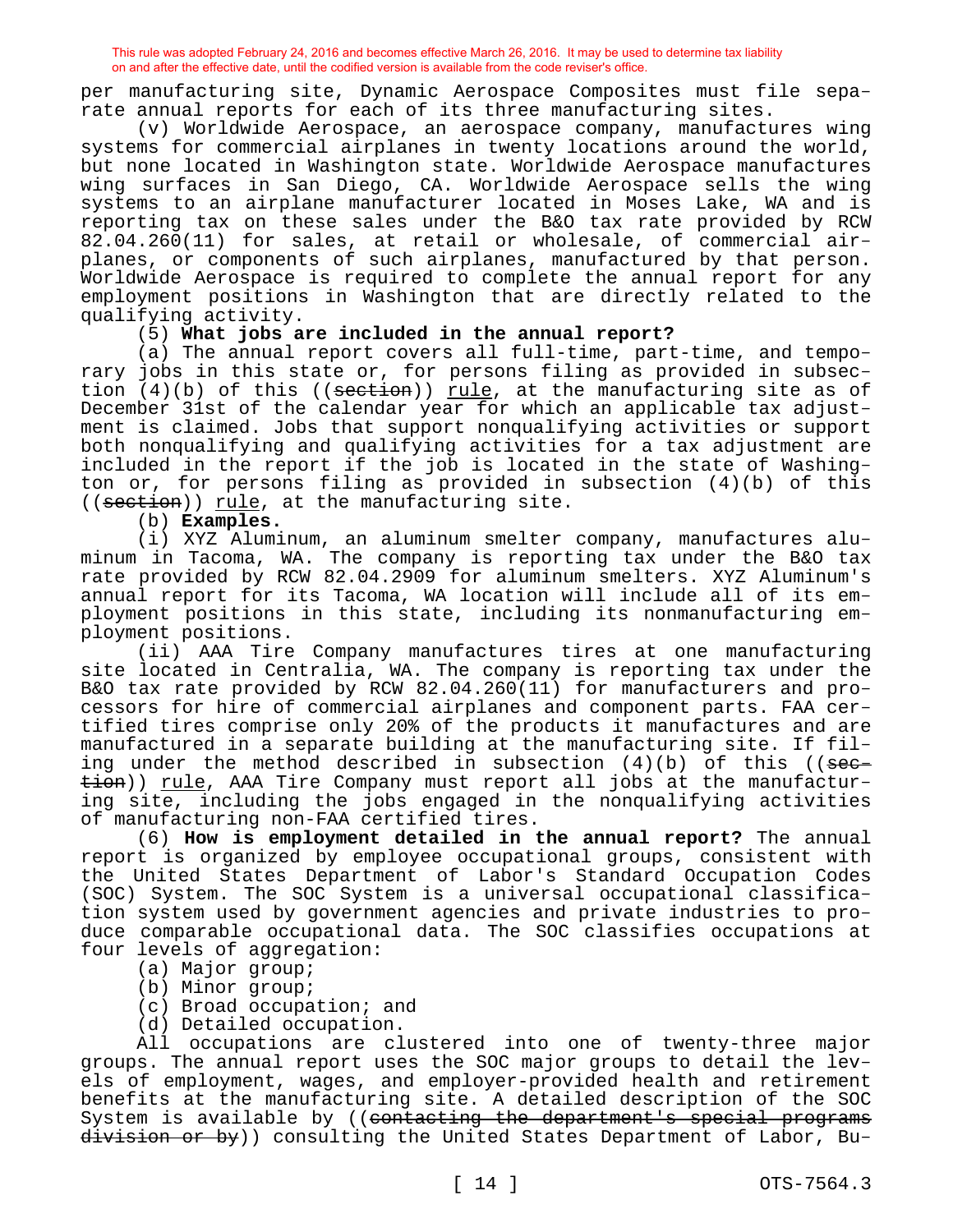reau of Labor Statistics online at www.bls.gov/soc. The annual report does not require names of employees.

(7) **What is total employment?** The annual report must state the total number of employees for each SOC major group that are currently employed on December 31st of the calendar year for which an applicable tax adjustment is taken. Total employment includes employees who are on authorized leaves of absences such as sick leave, vacation, disability leave, jury duty, military leave, regardless of whether those employees are receiving wages. Leaves of absences do not include separations of employment such as layoffs or reductions in force. Vacant positions are not included in total employment.

(8) **What are full-time, part-time and temporary employment positions?** An employer must provide information on the number of employees, as a percentage of total employment in the SOC major group, that are employed in full-time, part-time or temporary employment positions on December 31st of the calendar year for which an applicable tax adjustment is claimed. Percentages should be rounded to the nearest 1/10th of 1% (XX.X%).

(a) **Full-time and part-time employment positions.** In order for a position to be treated as full time or part time, the employer must intend for the position to be filled for at least fifty-two consecutive weeks or twelve consecutive months. A full-time position is a position that satisfies any one of the following minimum thresholds:

(i) Works thirty-five hours per week for fifty-two consecutive weeks;

(ii) Works four hundred fifty-five hours, excluding overtime, each quarter for four consecutive quarters; or

(iii) Works one thousand eight hundred twenty hours, excluding overtime, during a period of twelve consecutive months.

A part-time position is a position in which the employee works less than the hours required for a full-time position. In some instances, an employee may not be required to work the hours required for full-time employment because of paid rest and meal breaks, health and safety laws, disability laws, shift differentials, or collective bargaining agreements, but receives wages equivalent to a full-time job. If, in the absence of these factors, the employee would be required to work the number of hours for a full-time position to receive full-time wages, the position should be reported as a full-time employment position.

(b) **Temporary positions.** A temporary position is a position that is intended to be filled for period of less than twelve consecutive months. Positions in seasonal employment are temporary positions. Temporary positions include workers furnished by staffing companies regardless of the duration of the placement with the person required to file the annual report.

(c) **Examples.** Assume these facts for the following examples. National Airplane Inc. manufactures FAA certified navigation systems at a manufacturing site located in Tacoma, WA. National Airplane Inc. is claiming all the tax adjustments available for manufacturers and processors for hire of commercial airplanes and component parts. National Airplane Inc. employs one hundred people. Seventy-five of the employees work directly in the manufacturing operation and are classified as SOC Production Occupations. Five employees work in the engineering and design division and are classified as SOC Architect and Engineering Occupations. Five employees are sales representatives and are classified as SOC Sales and Related Occupations. Five employees are service technicians and are classified as SOC Installation, Maintenance, and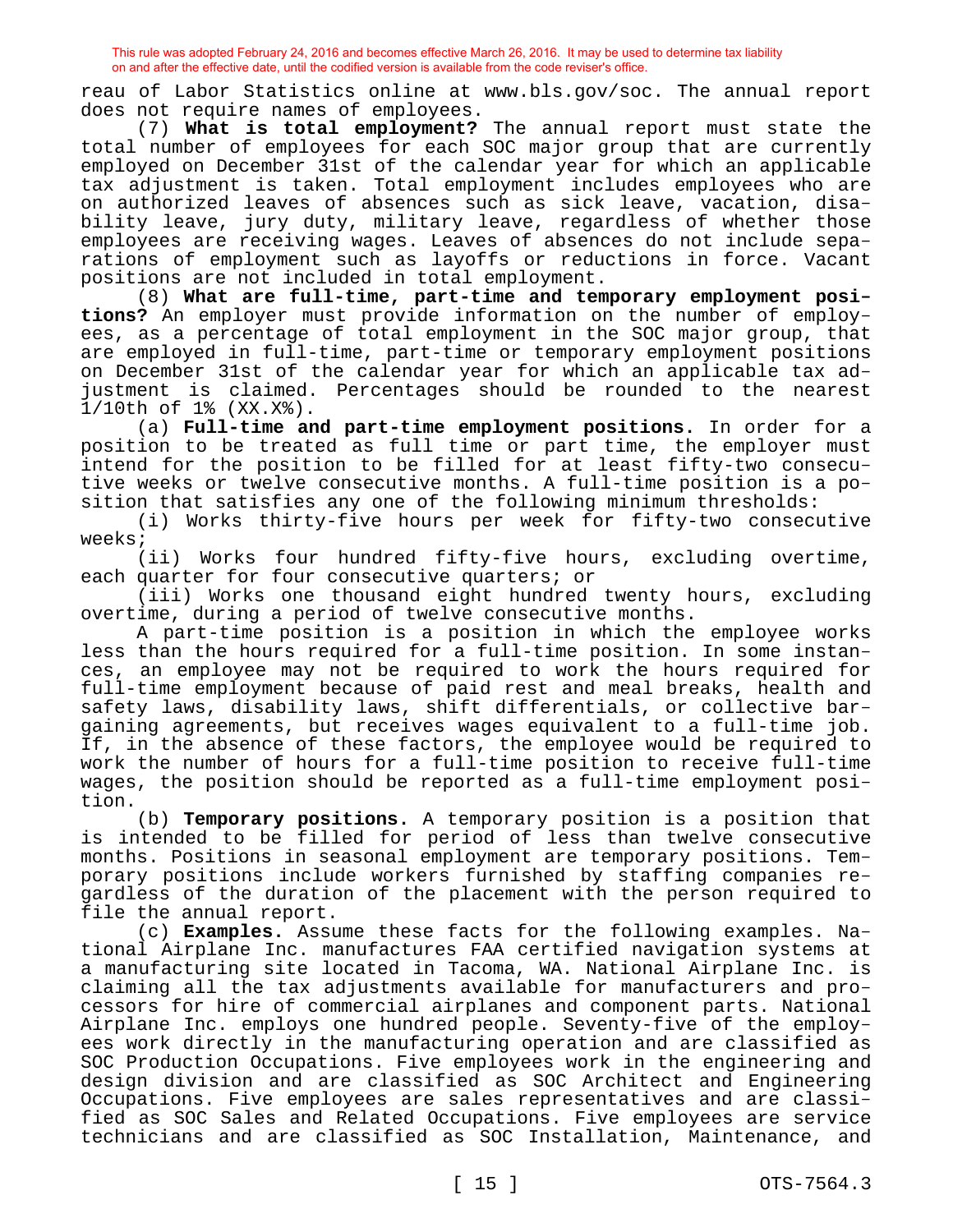Repair Occupations. Five employees are administrative assistants and are classified as SOC Office and Administrative Support. Five executives are classified as SOC Management Occupations.

(i) Through a college work-study program, National Airplane Inc. employs six interns from September through June in its engineering department. The interns work twenty hours a week. The six interns are reported as temporary employees, and not as part-time employees, because the intern positions are intended to be filled for a period of less than twelve consecutive months. Assuming the five employees classified as SOC Architect and Engineering Occupations are full-time employees, National Airplane Inc. will report a total of eleven employment positions in SOC Architect and Engineering Occupations with 45% in full-time employment positions and 55% in temporary employment positions.

(ii) National Airplane Inc. manufactures navigation systems in two shifts of production. The first shift works eight hours from 8:00 a.m. to 5:00 p.m. Monday thru Friday. The second shift works six hours from 6:00 p.m. to midnight Monday thru Friday. The second shift works fewer hours per week (thirty hours) than the first shift (forty hours) as a pay differential for working in the evening. If a second shift employee transferred to the first shift, the employee would be required to work forty hours with no overall increase in wages. The second shift employees should be reported as full-time employment positions, rather than part-time employment positions.

(iii) On December 1st, ten National Airplane Inc. full-time employees classified as SOC Production Occupations take family and medical leave for twelve weeks. National Airplane Inc. hires five people to perform the work of the employees on leave. Because the ten employees classified as SOC Production Occupations are on authorized leave, National Airplane Inc. will include those employees in the annual report as full-time employment positions. The five people hired to replace the absent employees classified as SOC Production Occupations will be included in the report as temporary employees. National Airplane Inc. will report a total of eighty employment positions in SOC Production Occupations with 93.8% in full-time employment positions and 6.2% in temporary employment positions.

(iv) On December 1st, one full-time employee classified as SOC Sales and Related Occupations resigns from her position. National Airplane Inc. contracts with Jane Smith d/b/a Creative Enterprises, Inc. to finish an advertising project assigned to the employee who resigned. Because Jane Smith is an independent contractor, National Airplane Inc. will not include her employment in the annual report. Because the resignation has resulted in a vacant position, the total number of employment positions National Airplane Inc. will report in SOC Sales and Related Occupations is reduced to four employment positions.

(v) All National Airplane Inc. employees classified as SOC Office and Administrative Support Occupations work forty hours a week, fiftytwo weeks a year. On November 1st, one employee must limit the number of hours worked to thirty hours each week to accommodate a disability. The employee receives wages based on the actual hours worked each week. Because the employee works less than thirty-five hours a week and is not paid a wage equivalent to a full-time position, the employee's position is a part-time employment position. National Airplane Inc. will report a total of five employment positions in SOC Office and Administrative Support Occupations with 80% in full-time employment positions and 20% in part-time employment positions.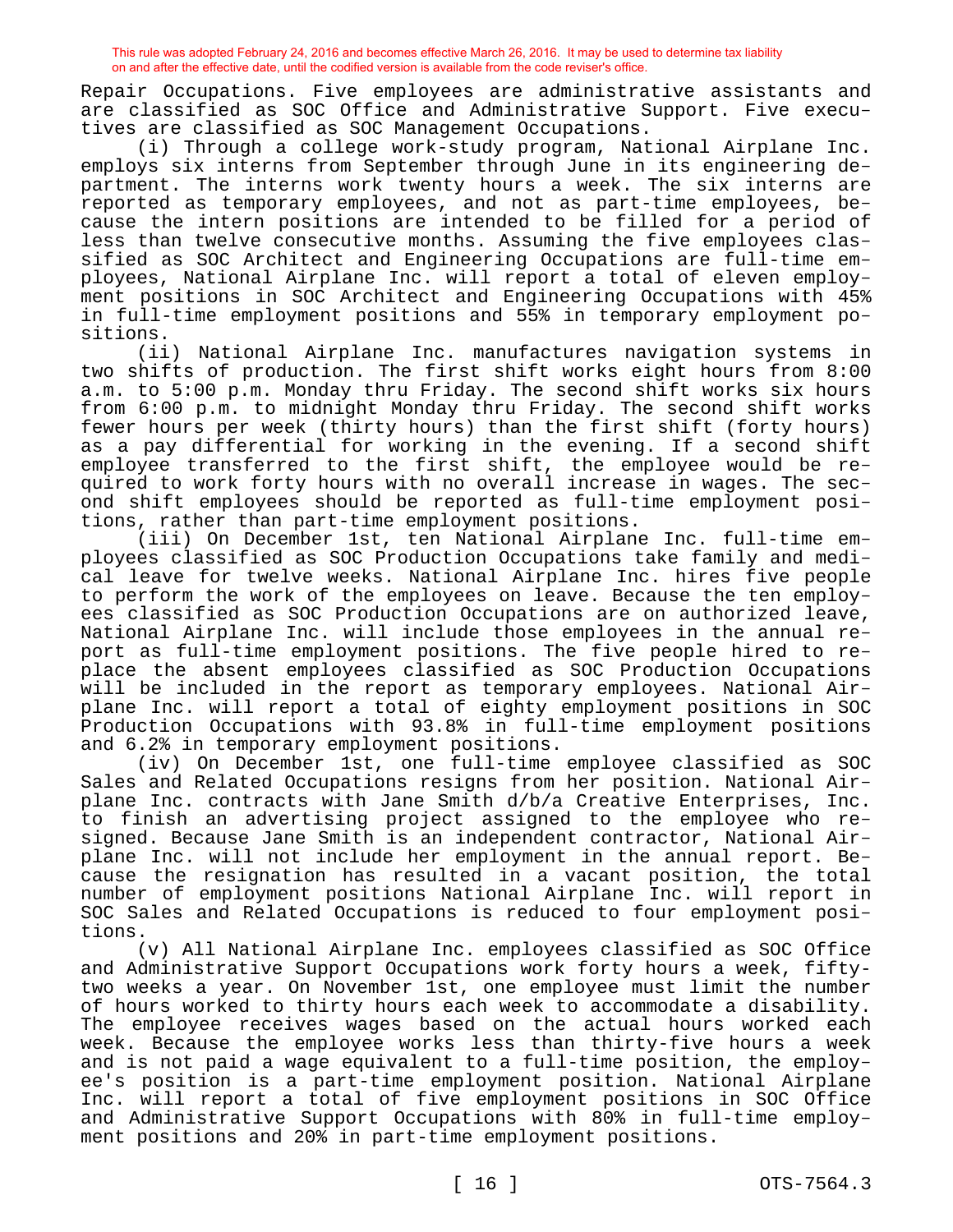(9) **What are wages?** For the purposes of the annual report, "wages" means the base compensation paid to an individual for personal services rendered to an employer, whether denominated as wages, salary, commission, or otherwise. Compensation in the form of overtime, tips, bonuses, benefits (insurance, paid leave, meals, etc.), stock options, and severance pay are not "wages." For employees that earn an annual salary, hourly wages are determined by dividing annual salary by 2080. If an employee is paid by commission, hourly wages are determined by dividing the total amount of commissions paid during the calendar year by 2080.

(10) **How are wages detailed for the annual report?**

(a) An employer must provide information on the number of employees, as a percentage of the total employment in the SOC major group, paid a wage within the following five hourly wage bands:

Up to \$10.00 an hour; \$10.01 an hour to \$15.00 an hour; \$15.01 an hour to \$20.00 an hour; \$20.01 an hour to \$30.00 an hour; and \$30.01 an hour or more.

Percentages should be rounded to the nearest 1/10th of 1% (XX.X%). For purposes of the annual report, wages are measured on December 31st of the calendar year for which an applicable tax adjustment is claimed.

(b) **Examples.** Assume these facts for the following examples. Washington Airplane Inc. manufactures FAA certified navigation systems at a manufacturing site located in Tacoma, WA. Washington Airplane Inc. is claiming all the tax adjustments available for manufacturers and processors for hire of commercial airplanes and component parts. Washington Airplane Inc. employs five hundred people at the manufacturing site, which constitutes its entire work force in this state. Four hundred employees engage in activities that are classified as SOC Production Occupations. Fifty employees engage in activities that are classified as SOC Architect and Engineer Occupations. Twenty-five employees are engaged in activities classified as SOC Management Occupations. Twenty employees are engaged in activities classified as SOC Office and Administrative Support Occupations. Five employees are engaged in activities classified as SOC Sales and Related Occupations.

(i) One hundred employees classified as SOC Production Occupations are paid \$12.00 an hour. Two hundred employees classified as SOC Production Occupations are paid \$17.00 an hour. One hundred employees classified as SOC Production Occupations are paid \$25.00 an hour. For SOC Production Occupations, Washington Airplane Inc. will report 25% of employment positions are paid \$10.01 an hour to \$15.00 an hour; 50% are paid \$15.01 an hour to \$20.00 an hour; and 25% are paid \$20.01 an hour to \$30.00 an hour.

(ii) Ten employees classified as SOC Architect and Engineering Occupations are paid an annual salary of \$42,000; another ten employees are paid \$50,000 annually; and the remaining employees are all paid over \$70,000 annually. In order to report wages, the annual salaries must be converted to hourly amounts by dividing the annual salary by 2080 hours. For SOC Architect and Engineering Occupations, Washington Airplane Inc. will report 40% of employment positions are paid \$20.01 an hour to \$30.00 an hour and 60% are paid \$30.00 an hour or more.

(iii) All the employees classified as SOC Sales and Related Occupations are sales representatives that are paid on commission. They receive \$10.00 commission for each navigation system sold. Three sales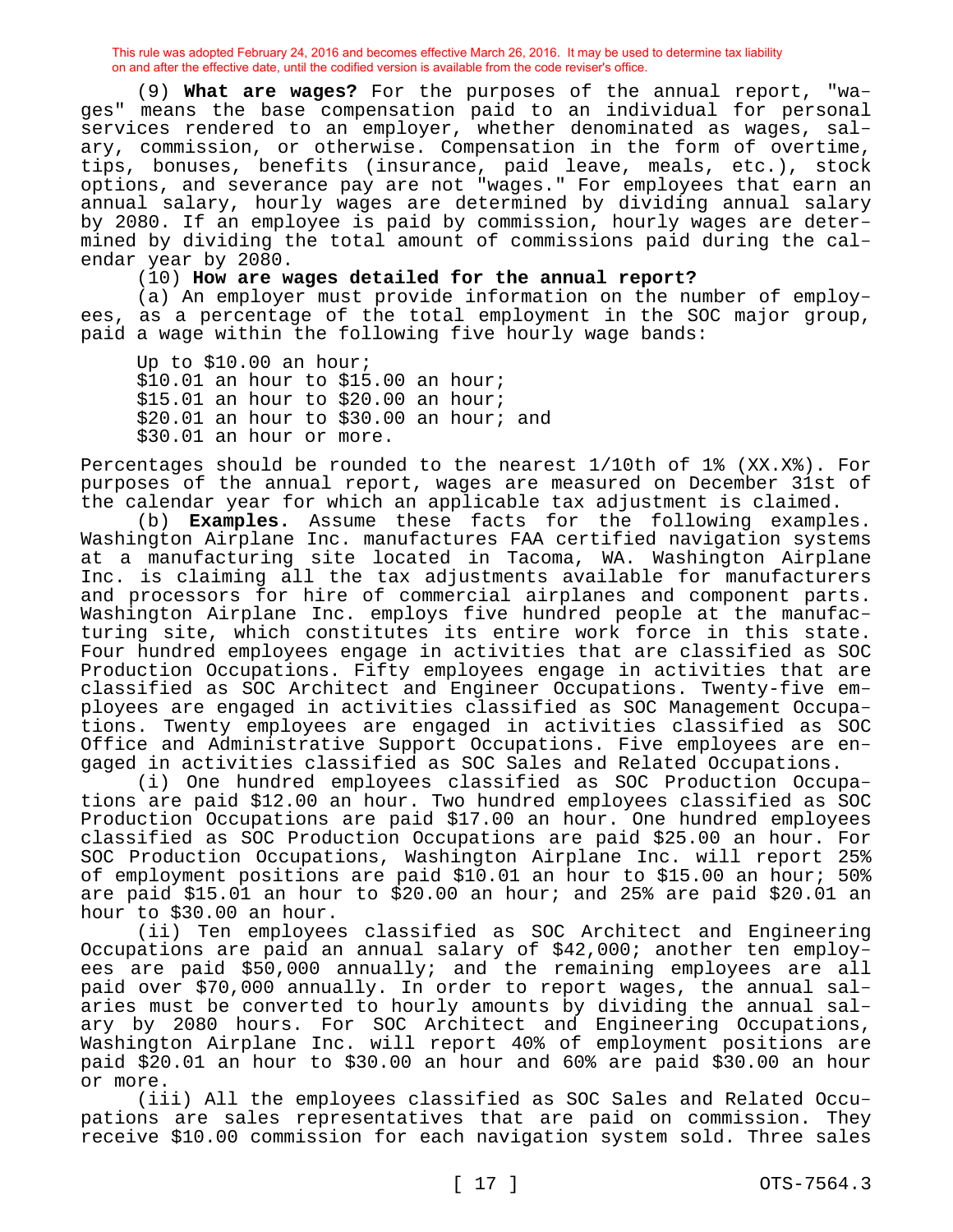representatives sell 2,500 navigation systems during the calendar year. Two sales representatives sell 3,500 navigation systems during the calendar year and receive a \$10,000 bonus for exceeding company's sales goals. In order to report wages, the employee's commissions must be converted to hourly amounts by dividing the total commissions by 2080 hours. Washington Airplane Inc. will report that 60% of employment positions classified as SOC Sales and Related Occupations are paid \$10.01 an hour to \$15.00 an hour. Because bonuses are not included in wages, Washington Airplane Inc. will report 40% of employment positions classified as SOC Sales and Related Occupations are paid \$15.01 an hour to \$20.00 an hour.

(iv) Ten of the employees classified as SOC Office and Administrative Support Occupations earn \$9.50 an hour. The remaining ten employees classified as SOC Office and Administrative Support Occupations earn wages between \$10.01 an hour to \$15.00 an hour. On December 1st, Washington Airplane Inc. announces that effective December 15th, all employees classified as SOC Office and Administrative Support Occupations will earn wages of at least \$10.50 an hour, but no more than \$15.00 an hour. Because wages are measured on December 31st, Washington Airplane Inc. will report 100% of employment positions classified as SOC Office and Administrative Support Occupations Sales and Related Occupations are paid \$10.01 an hour to \$15.00 an hour.

(11) **Reporting workers furnished by staffing companies.** For temporary positions filled by workers that are furnished by staffing companies, the person filling out the annual report must provide the following information:

(a) Total number of staffing company employees furnished by staffing companies;

(b) Top three occupational codes of all staffing company employees; and

(c) Average duration of all staffing company employees.

(12) **What are employer-provided health benefits?** For purposes of the annual report, "health benefits" means compensation, not paid as wages, in the form of a health plan offered by an employer to its employees. A health plan that is equally available to employees and the general public is not an "employer-provided" health benefit.

(a) "Dental care services" means services offered or provided by health care facilities and health care providers relating to the prevention, cure, or treatment of illness, injury, or disease of human teeth, alveolar process, gums, or jaw.

(b) "Dental care plan" means a health plan for the purpose of providing for its employees or their beneficiaries' dental care services.

(c) "Health plan" means any plan, fund, or program established, maintained, or funded by an employer for the purpose of providing for its employees or their beneficiaries, through the purchase of insurance or otherwise, medical care and dental care services. Health plans include any "employee welfare benefit plan" as defined by the Employee Retirement Income Security Act (ERISA), any "health plan" or "health benefit plan" as defined in RCW 48.43.005, any self-funded multiple employer welfare arrangement as defined in RCW 48.125.010, any "qualified health insurance" as defined in Section 35 of the Internal Revenue Code, an "Archer MSA" as defined in Section 220 of the Internal Revenue Code, a "health savings plan" as defined in Section 223 of the Internal Revenue Code, any "health plan" qualifying under Section 213 of the Internal Revenue Code, governmental plans, and church plans.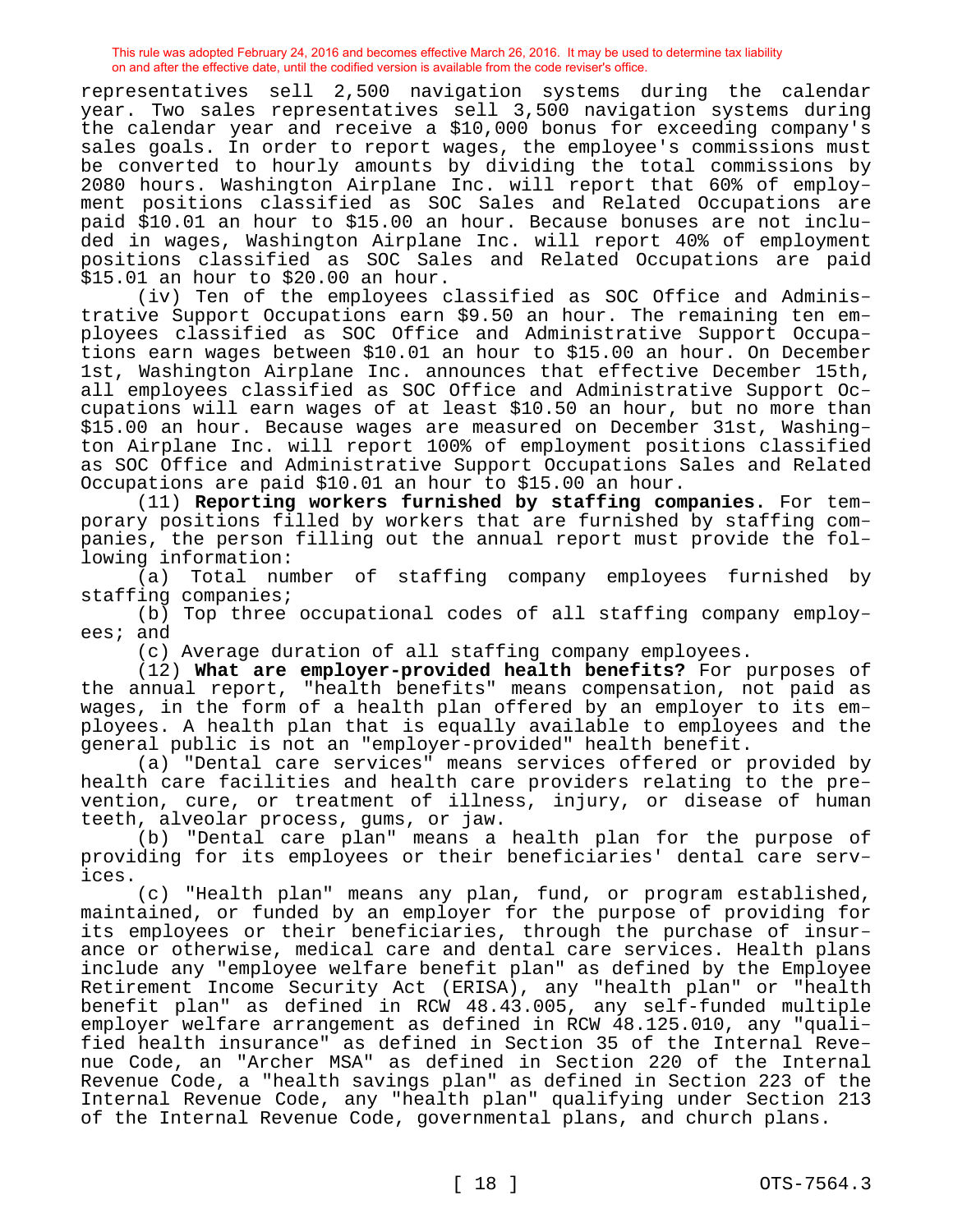(d) "Medical care services" means services offered or provided by health care facilities and health care providers relating to the prevention, cure, or treatment of illness, injury, or disease.

(e) "Medical care plan" means a health plan for the purpose of providing for its employees or their beneficiaries' medical care services.

(13) **How are employer-provided health benefits detailed in the annual report?** The annual report is organized by SOC major group and by type of health plan offered to or with enrolled employees on December 31st of the calendar year for which an applicable tax adjustment is claimed.

(a) **Detail by SOC major group.** For each SOC major group, report the number of employees, as a percentage of total employment in the SOC major group, eligible to participate in an employer-provided medical care plan. An employee is "eligible" if the employee can currently participate in a medical care plan provided by the employer. Waiting periods, tenure requirements, minimum work hour requirements, preexisting conditions, and other limitations may prevent an employee from being eligible for coverage in an employer's medical care plan. If an employer provides multiple medical care plans, an employee is "eligible" if the employee can currently participate in one of the medical care plans. Percentages should be rounded to the nearest 1/10th of 1% (XX.X%).

(b) **Examples.**

(i) On December 31st, Acme Engines has one hundred employees classified as SOC Production Occupations. It offers these employees two medical care plans. Plan A is available to all employees at the time of hire. Plan B is available to employees after working ninety days. For SOC Production Occupations, Acme Engines will report 100% of its employees are eligible for employer-provided medical benefits because all of its employees are eligible for at least one medical care plan offered by Acme Engines.

(ii) Apex Aluminum has fifty employees classified as SOC Transportation and Material Moving Occupations, all of whom have worked for Apex Aluminum for over five years. Apex Aluminum offers one medical care plan to its employees. Employees must work for Apex Aluminum for six months to participate in the medical care plan. On October 1st, Apex Aluminum hires ten new employees classified as SOC Transportation and Material Moving Occupations. For SOC Transportation and Material Moving Occupations, Apex Aluminum will report 83.3% of its employees are eligible for employer-provided medical benefits.

(c) **Detail by type of health plan.** The report also requires detailed information about the types of health plans the employer provides. If an employer has more than one type of health plan, it must report each health plan separately. If a person offers more than one of the same type of health plan as described in  $(c)(i)$  of this subsection, the person may consolidate the detail required in (c) through (e) of this subsection by using ranges to describe the information. The details include:

(i) A description of the type of plan in general terms such as self-insured, fee for service, preferred provider organization, health maintenance organization, health savings account, or other general description. The report does not require a person to disclose the name(s) of their health insurance carrier(s).

(ii) The number of employees eligible to participate in the health plan, as a percentage of total employment at the manufacturing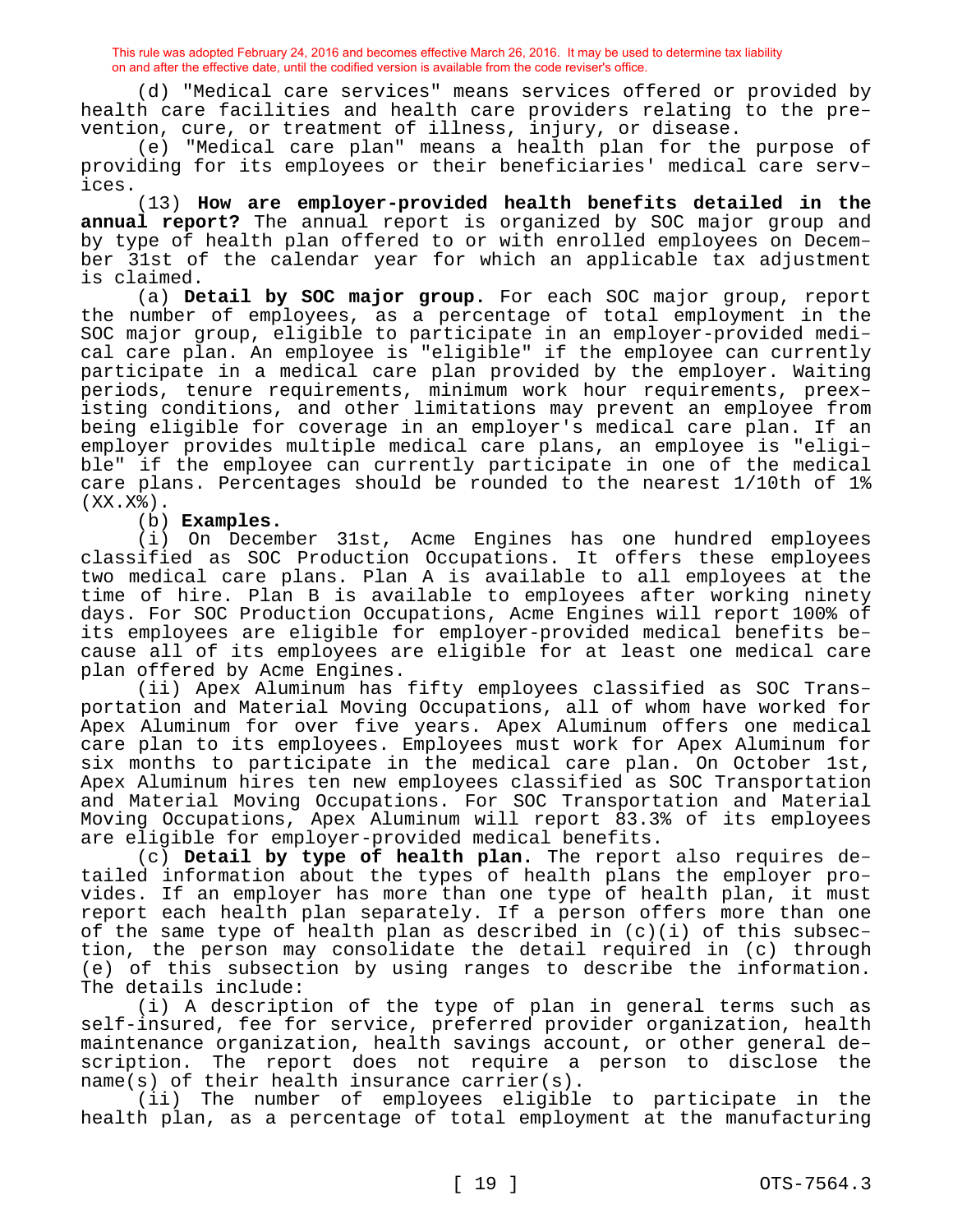site or as otherwise reported. Percentages should be rounded to the nearest 1/10th of 1% (XX.X%).

(iii) The number of employees enrolled in the health plan, as a percentage of employees eligible to participate in the health plan at the manufacturing site or as otherwise reported. An employee is "enrolled" if the employee is currently covered by or participating in an employer-provided health plan. Percentages should be rounded to the nearest 1/10th of 1% (XX.X%).

(iv) The average percentage of premium paid by employees enrolled in the health plan. "Premium" means the cost incurred by the employer to provide a health plan or the continuance of a health plan, such as amounts paid to health carriers or costs incurred by employers to self-insure. Employers are generally legally responsible for payment of the entire cost of the premium for enrolled employees, but may require enrolled employees to share in the cost of the premium to obtain coverage. State the amount of premium, as a percentage, employees must pay to maintain enrollment under the health plan. Percentages should be rounded to the nearest 1/10th of 1% (XX.X%).

(v) If necessary, the average monthly contribution to enrolled employees. In some instances, employers may make contributions to an employee health plan, but may not be aware of the percentage of premium cost borne by the employee. For example, employers may contribute to a health plan sponsored by an employee organization, or may sponsor a medical savings account or health savings account. In those instances where the employee's contribution to the health plan is unknown, an employer must report its average monthly contribution to the health plan by dividing the employer's total monthly costs for the health plan by the total number of employees enrolled in the health plan.

(vi) Whether legal spouses, state registered domestic partners, and unmarried dependent children can obtain coverage under the health plan and if there is an additional premium for such coverage.

(vii) Whether part-time employees are eligible to participate in the health plan.

(d) **Medical care plans.** In addition to the detailed information required for each health plan, report the amount of enrolled employee point of service cost-sharing for hospital services, prescription drug benefits, and primary care physician services for each medical care plan. If differences exist within a medical care plan, the lowest cost option to the enrolled employee must be stated in the report. For example, if employee point of service cost-sharing is less if an enrolled employee uses a network of preferred providers, report the amount of point of service cost-sharing using a preferred provider. Employee point of service cost-sharing is generally stated as a percentage of cost, a specific dollar amount, or both.

(i) "Employee point of service cost-sharing" means amounts paid to health carriers directly providing medical care services, health care providers, or health care facilities by enrolled employees in the form of copayments, co-insurance, or deductibles. Copayments and coinsurance mean an amount specified in a medical care plan which is an obligation of enrolled employees for a specific medical care service which is not fully prepaid. A deductible means the amount an enrolled employee is responsible to pay before the medical care plan begins to pay the costs associated with treatment.

(ii) "Hospital services" means covered in-patient medical care services performed in a hospital licensed under chapter 70.41 RCW.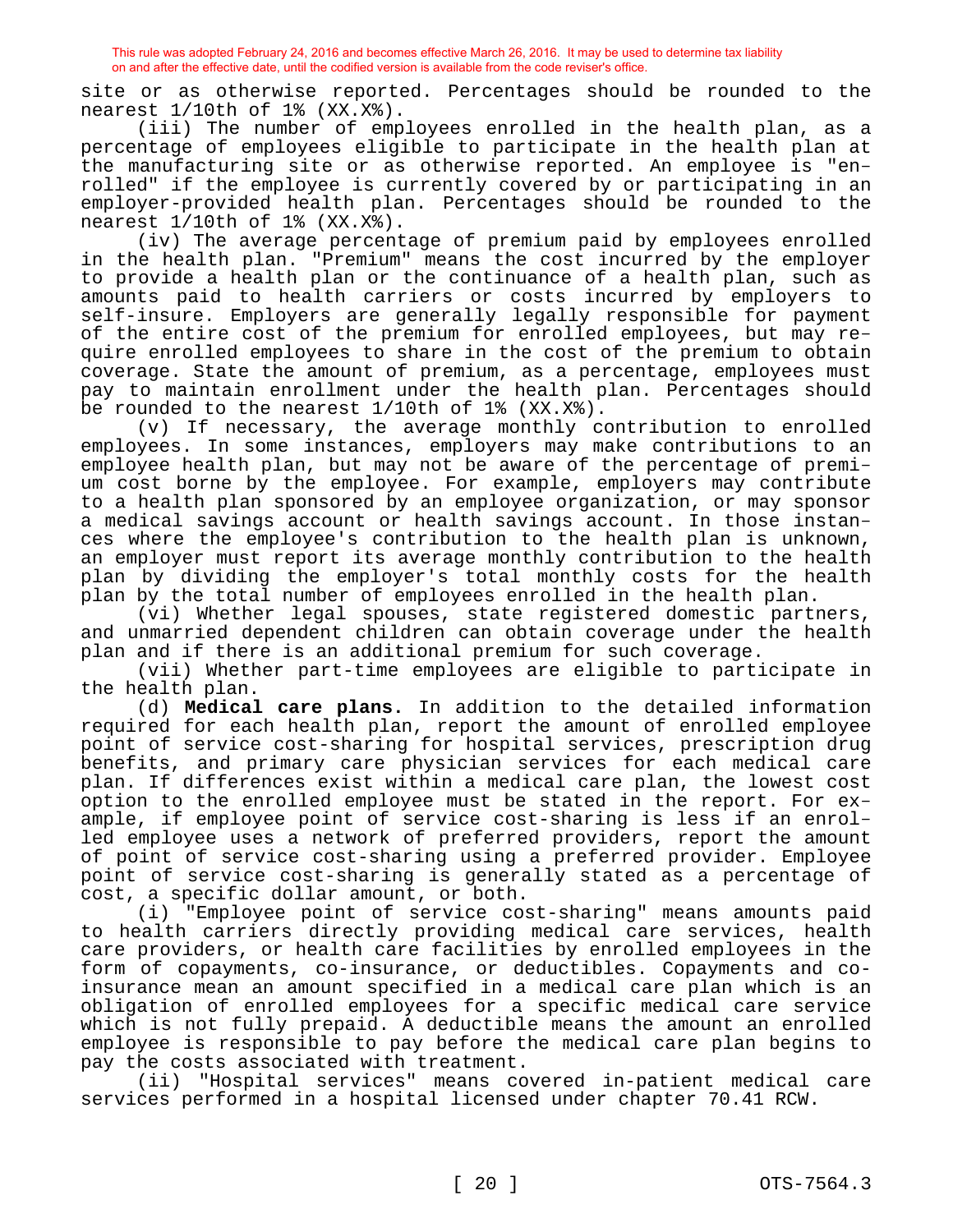(iii) "Prescription drug benefit" means coverage to purchase a thirty-day or less supply of generic prescription drugs from a retail pharmacy.

(iv) "Primary care provider services" means nonemergency medical care services provided in an office setting by the employee's primary care provider.

(e) **Dental care plans.** In addition to the health plan information required for each dental care plan, the annual maximum benefit for each dental care plan must be stated in the report. Most dental care plans have an annual dollar maximum benefit. This is the maximum dollar amount a dental care plan will pay toward the cost of dental care services within a specific benefit period, generally one year. The enrolled employee is personally responsible for paying costs above the annual maximum.

(f) **Examples.**

(i) Assume the following facts for the following examples. Mosaic Aerospace employs one hundred employees and offers two medical care plans as health benefits to employees at the time of hire. Plan A is a managed care plan (HMO). Plan B is a fee for service medical care plan.

(A) Forty Mosaic Aerospace employees are enrolled in Plan A. It costs Mosaic Aerospace \$750 a month for each employee covered by Plan A. Enrolled employees must pay \$150 each month to participate in Plan A. If an enrolled employee uses its network of physicians, Plan A will cover 100% of the cost of primary care provider services with employees paying a \$10.00 copayment per visit. If an enrolled employee uses its network of hospitals, Plan A will cover 100% of the cost of hospital services with employees paying a \$200 deductible. If an enrolled employee does not use a network provider, Plan A will cover only 50% of the cost of any service with a \$500 employee deductible. An enrolled employee must use a network of retail pharmacies to receive any prescription drug benefit. Plan A will cover the cost of prescription drugs with enrolled employees paying a \$10.00 copayment. If an enrolled employee uses the mail-order pharmacy option offered by Plan A, copayment for prescription drug benefits is not required.

Mosaic Aerospace will report Plan A separately as a managed care plan. One hundred percent of its employees are eligible to participate in Plan A. The percentage of eligible employees enrolled in Plan A is 40%. The percentage of premium paid by an employee is 20%. Mosaic Aerospace will also report that employees have a \$10.00 copayment for primary care provider services and a \$200 deductible for hospital services because this is the lowest cost option within Plan A. Mosaic Aerospace will report that employees have a \$10.00 copayment for prescription drug benefit. Mosaic Aerospace cannot report that employees do not have a prescription drug benefit copayment because "prescription drug benefit" is defined as coverage to purchase a thirty-day or less supply of generic prescription drugs from a retail pharmacy, not a mail-order pharmacy.

(B) Fifty Mosaic Aerospace employees are enrolled in Plan B. It costs Mosaic Aerospace \$1,000 a month for each employee covered by Plan B. Enrolled employees must pay \$300 a month to participate in Plan B. Plan B covers 100% of the cost of primary care provider services and 100% of the cost of prescription drugs with employees paying a \$200 annual deductible for each covered service. Plan B covers 80% of the cost of hospital services with employees paying a \$250 annual deductible.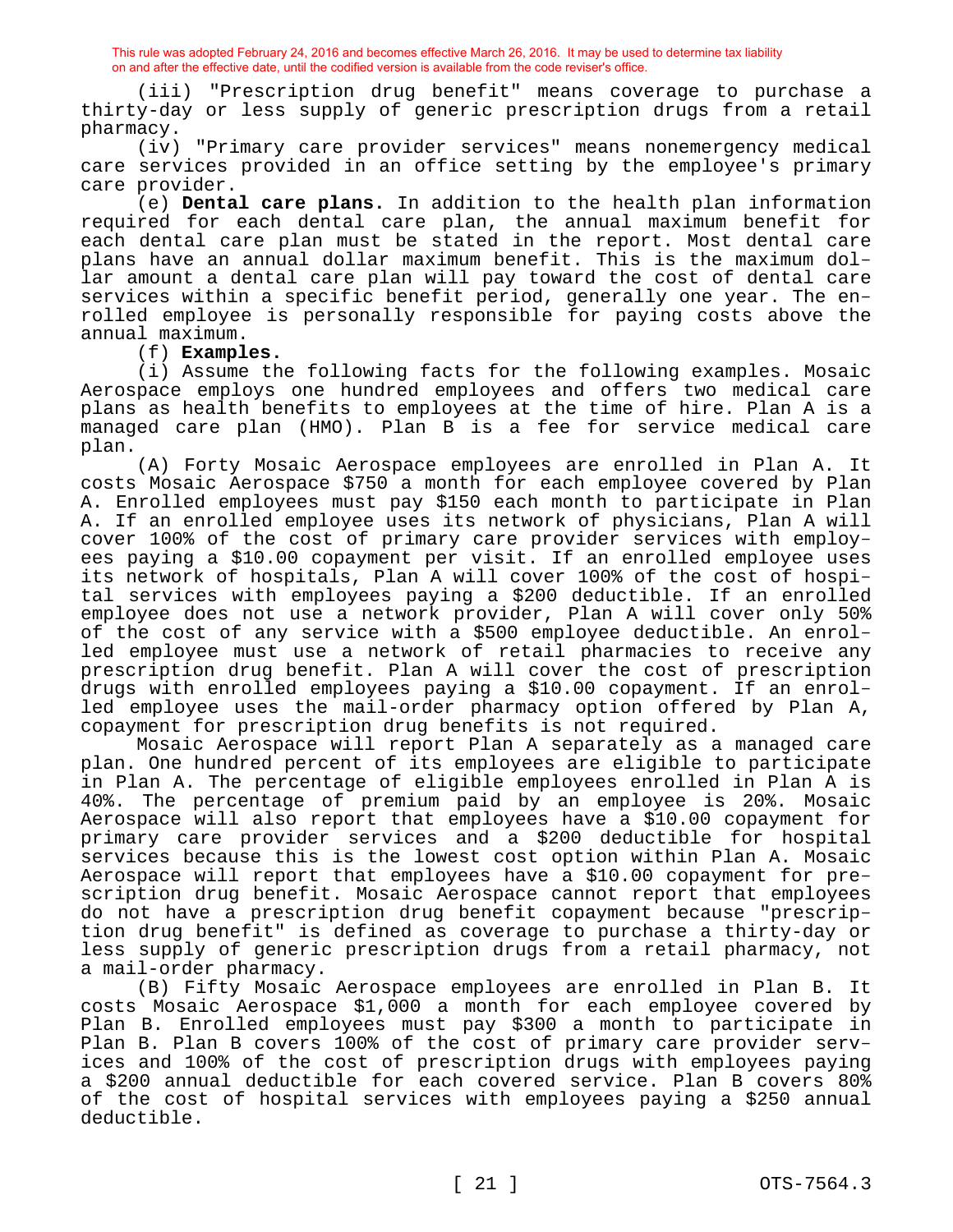Mosaic Aerospace will report Plan B separately as a fee for service medical care plan. One hundred percent of its employees are eligible to participate in Plan B. The percentage of eligible employees enrolled in Plan B is 50%. The percentage of premium paid by an employee is 30%. Mosaic Aerospace will also report that employees have a \$200 annual deductible for both primary care provider services and prescription drug benefits. Hospital services have a \$250 annual deductible and 20% co-insurance obligation.

(C) On December 1st, Mosaic Aerospace acquires General Aircraft Inc., a company claiming all the tax adjustments available for manufacturers and processors for hire of commercial airplanes and component parts. General Aircraft Inc. had fifty employees, all of whom were retained by Mosaic Aerospace. At General Aircraft Inc., employees were offered one managed care plan (HMO) as a benefit. The former General Aircraft Inc. employees will retain their current managed care plan until the following June when employees would be offered Mosaic Aerospace benefits. On December 31st, Mosaic Aerospace is offering employees two managed care plans. Mosaic Aerospace may report each managed care plan separately or may consolidate the detail required in (c) through (e) of this subsection for this type of medical care plan by using ranges to report the information.

(ii) Aero Turbines employs one hundred employees. It offers employees health savings accounts as a benefit to employees who have worked for the company for six months. Aero Turbines established the employee health savings accounts with a local bank and makes available to employees a high deductible medical care plan to be used in conjunction with the account. Aero Turbines deposits \$500 a month into each employee's health savings account. Employees deposit a portion of their pretax earnings into a health savings account to cover the cost of primary care provider services, prescription drug purchases, and the high deductible medical care plan for hospital services. The high deductible medical care plan has an annual deductible of \$2,000 and covers 75% of the cost of hospital services. Sixty-six employees open health savings accounts. Four employees have not worked for Aero Turbines for six months.

Aero Turbines will report the medical care plan as a health savings account. Ninety-six percent of employees are eligible to participate in health savings accounts. The percentage of eligible employees enrolled in health savings accounts is 68.8%. Because the amount of employee deposits into their health savings accounts will vary, Aero Turbines will report the average monthly contribution of \$500 rather than the percentage of premium paid by enrolled employees. Because employees are responsible for covering their primary care provider services and prescription drugs costs, Aero Turbines will report that this health plan does not include these services. Because the high deductible medical care plan covers the costs of hospital services, Aero Turbines will report that the medical care plan has an annual deductible of \$2,000 and employees have 25% co-insurance obligation.

(14) **What are employer-provided retirement benefits?** For purposes of the annual report, "retirement benefits" mean compensation, not paid as wages, in the form of a retirement plan offered by an employer to its employees. A "retirement plan" means any plan, account, deposit, annuity, or benefit, other than a life insurance policy, that provides for retirement income or deferred income to employees for periods extending to the termination of employment or beyond. Retirement plans include pensions, annuities, stock bonus plans, employee stock ownership plans, profit sharing plans, self-employed retirement plans,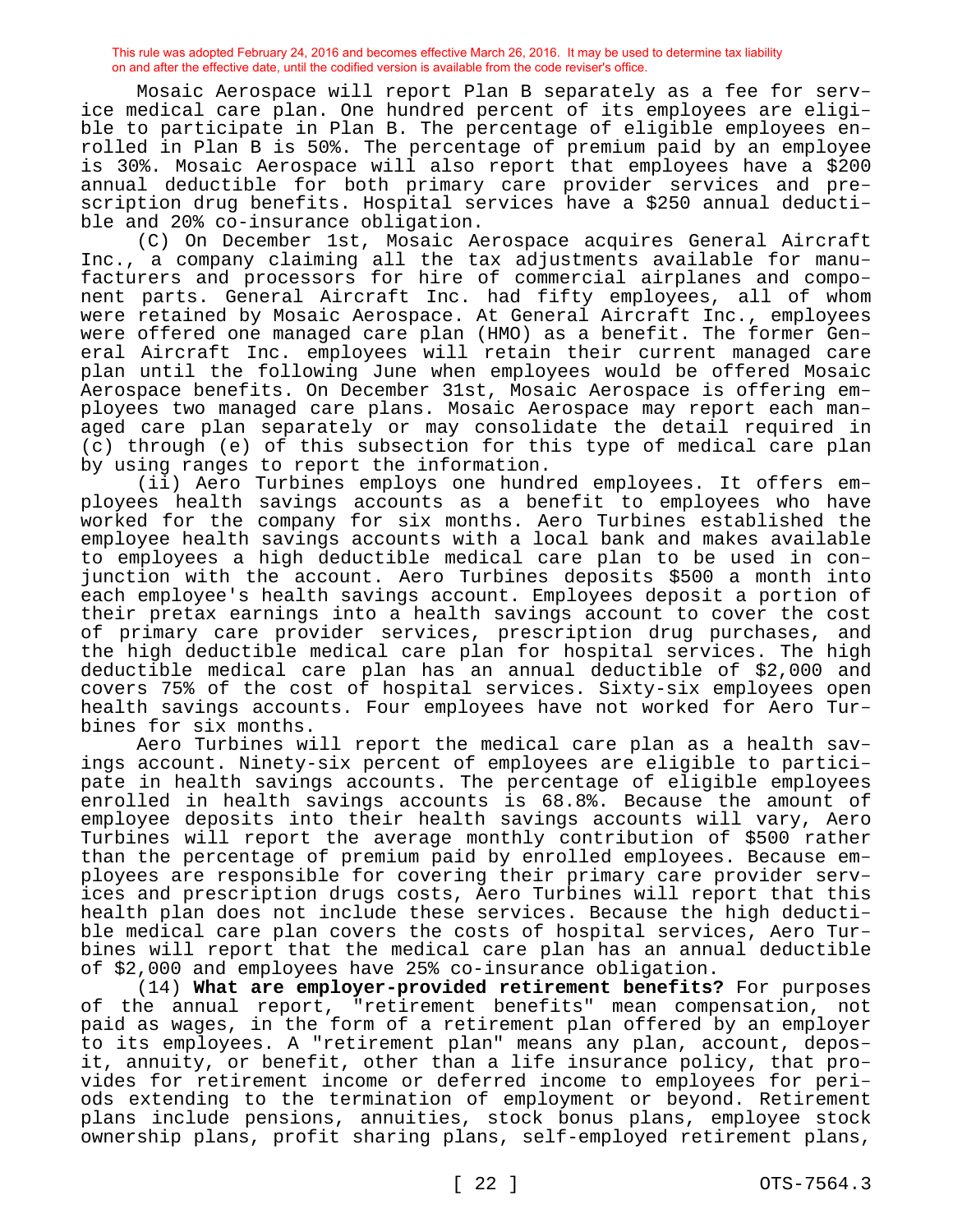individual retirement accounts, individual retirement annuities, and retirement bonds, as well as any other plan or program, without regard to its source of funding, and without regard to whether the retirement plan is a qualified plan meeting the guidelines established in the Employee Retirement Income Security Act of 1974 (ERISA) and the Internal Revenue Code. A retirement plan that is equally available to employees and the general public is not an "employer-provided" retirement benefit.

(15) **How are employer-provided retirement benefits detailed in the annual report?** The annual report is organized by SOC major group and by type of retirement plans offered to employees or with enrolled employees on December 31st of the calendar year for which an applicable tax adjustment is claimed. Inactive or terminated retirement plans are excluded from the annual report. An inactive retirement plan is a plan that is not offered to new employees, but has enrolled employees, and neither enrolled employees nor the employer are making contributions to the retirement plan.

(a) **Detail by SOC major group.** For each SOC major group, report the number of employees, as a percentage of total employment in the SOC major group, eligible to participate in an employer-provided retirement plan. An employee is "eligible" if the employee can currently participate in a retirement plan provided by the employer. Waiting periods, tenure requirements, minimum work hour requirements, and other limitations may prevent an employee from being eligible for coverage in an employer's retirement plan. If an employer provides multiple retirement plans, an employee is "eligible" if the employee can currently participate in one of the retirement plans. Percentages should be rounded to the nearest 1/10th of 1% (XX.X%).

(b) **Examples.**

(i) Lincoln Airplane has one hundred employees classified as SOC Production Occupations. Fifty employees were enrolled in defined benefit pension at the time of hire. All employees are eligible to participate in a 401(k) Plan. For SOC Production Occupations, Lincoln Airplane will report 100% of its employees are eligible for employer-provided retirement benefits because all of its employees are eligible for at least one retirement plan offered by Lincoln Airplane.

(ii) Fly-Rite Airplanes has fifty employees classified in SOC Computer and Mathematical Occupations. Fly-Rite Airplane offers a SIM-PLE IRA to its employees after working for the company one year. Forty-five employees classified in SOC Computer and Mathematical Occupations have worked for the company more than one year. For SOC Computer and Mathematical Occupations, Fly-Rite Airplanes will report 90% of its employees are eligible for retirement benefits.

(c) **Detail by retirement plan.** The report also requires detailed information about the types of retirement plans an employer offers employees. If an employer offers multiple retirement plans, it must report each type of retirement plan separately. If an employer offers more than one of the same type of retirement plan, but with different levels of employer contributions, it may consolidate the detail required in (i) through (iv) of this subsection by using ranges to describe the information. The report includes:

(i) The type of plan in general terms such as 401(k) Plan, SEP IRA, SIMPLE IRA, cash balance pension, or defined benefit plan.

(ii) The number of employees eligible to participate in the retirement plan, as a percentage of total employment at the manufacturing site, or as otherwise reported. Percentages should be rounded to the nearest 1/10th of 1% (XX.X%).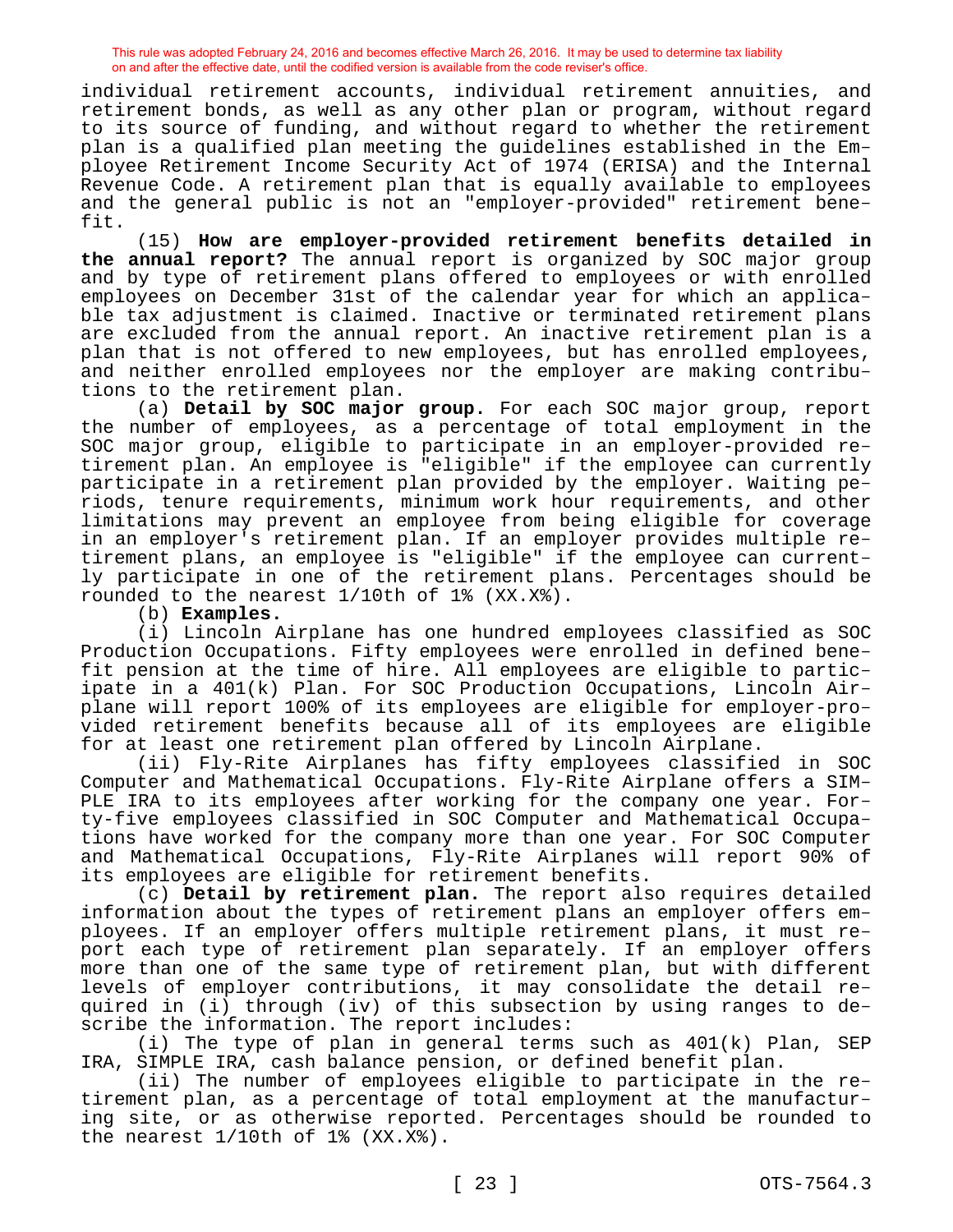(iii) The number of employees enrolled in the retirement plan, as a percentage of employees eligible to participate in the retirement plan at the manufacturing site. An employee is "enrolled" if the employee currently participates in an employer-provided retirement plan, regardless of whether the employee has a vested benefit. Percentages should be rounded to the nearest 1/10th of 1% (XX.X%).

(iv) The maximum benefit the employer will contribute into the retirement plan for enrolled employees. The maximum benefit an employer will contribute is generally stated as a percentage of salary, specific dollar amount, or both. This information is not required for a defined benefit plan meeting the qualification requirements of Employee Retirement Income Security Act (ERISA) that provides benefits according to a flat benefit, career-average, or final pay formula.

(d) **Examples.**

(i) General Airspace is a manufacturer of airplane components located in Centralia, WA. General Airspace employs one hundred employees. Fifty employees are eligible for and enrolled in a defined benefit pension with a flat benefit at the time of retirement. Twenty-five employees are eligible for and enrolled in a cash balance pension with General Airspace contributing 7% of an employee's annual compensation with a maximum annual contribution of \$10,000. All General Airspace employees can participate in a 401(k) Plan. Sixty-five employees are participating in the 401(k) Plan. General Airspace does not make any contributions into the  $401(k)$  Plan. Five employees are former employees of United Skyways, a company General Airspace acquired. United Skyways employees were enrolled in a cash balance pension at the time of hire. When General Airspace acquired United Skyways, it did not terminate or liquidate the United Skyways cash balance plan. Rather, General Airspace maintains cash balance plan only for former United Skyways employees, allowing only interest to accrue to the plan.

(A) General Airspace will report that it offers three retirement plans - A defined benefit pension, a cash-balance pension, and a 401(k) Plan. General Airspace will not report the inactive cash balance pension it maintains for former United Skyways employees.

(B) For the defined benefit pension, General Airspace will report 50% of its total employment positions are eligible to participate. Of the employment positions eligible to participate, 100% are enrolled.

(C) For the cash-balance pension, General Airspace will report 25% of its total employment positions are eligible to participate. Of the employment positions eligible to participate, 100% are enrolled. General Airspace will report a maximum contribution of \$10,000 or 7% of an employee's annual compensation.

(D) For the 401(k) Plan, General Airspace will report 100% of its total employment positions are eligible to participate in the retirement plan. Of the employment positions eligible to participate, 65% are enrolled. General Airspace will report that it does not make any contributions into the 401(k) Plan.

(ii) Washington Alloys is an aluminum smelter located in Grandview, WA. Washington Alloys employs two hundred employees. Washington Alloys offers a 401(k) Plan to its employees after one year of hire. One hundred seventy-five employees have worked for Washington Alloys for one year or more. Of that amount, seventy-five have worked more than five years. Washington Alloys will match employee contributions up to a maximum 3% of annual compensation. If an employee has worked for Washington Alloys for more than five years, Washington Alloys will contribute 5% of annual compensation regardless of the employee's contribution. One hundred employees receive a 3% matching contribution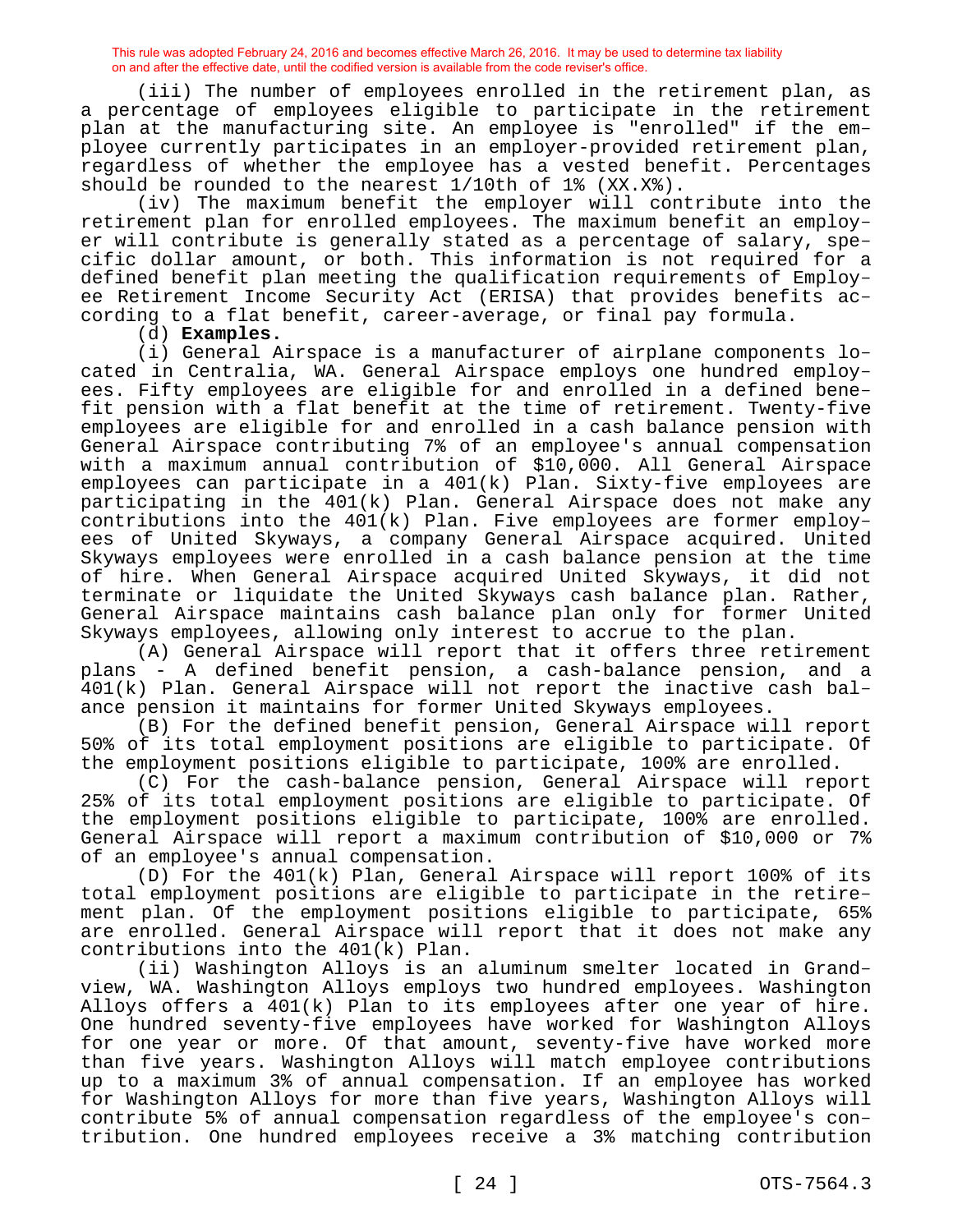from Washington Alloys. Fifty employees receive a contribution of 5% of annual compensation.

(A) Washington Alloys can report each 401(k) Plan separately - A 401(k) Plan with a maximum employer contribution of 3% of annual compensation and a 401(k) Plan with a maximum employer contribution to 5% of annual compensation. Alternatively, Washington Alloys can report that it offers a 401(k) Plan with a maximum employer contribution ranging from 3% to 5% of annual compensation.

(B)(I) If Washington Alloys reports each 401(k) Plan separately, for the 401(k) Plan with a maximum employer contribution of 3% of annual compensation, Washington Alloys will report 50% of its total employment positions are eligible to participate. Of the employment positions eligible to participate, 100% are enrolled.

For the 401(k) Plan with a maximum employer contribution of 5% of annual compensation, Washington Alloys will report 37.5% of its total employment positions are eligible to participate. Of the employment positions eligible to participate, 66.6% are enrolled.

(II) If Washington Alloys consolidates its detailed information about its 401(k) Plans, it will report that 87.5% of its total employment positions are eligible to participate in 401(k) Plans. Of the employment positions eligible to participate in the 401(k) Plans, 85.7% are enrolled.

(16) **Additional reporting for aluminum smelters and electrolytic processing businesses.** For an aluminum smelter or electrolytic processing business, the annual report must indicate the quantity of product produced in this state during the time period covered by the report.

(17) **Are annual reports confidential?** Except for the additional information that the department may request which it deems necessary to measure the results of, or to determine eligibility for the tax preference, annual reports are not subject to the confidentiality provisions of RCW 82.32.330 and may be disclosed to the public upon request.

(18) **What are the consequences for failing to file a complete annual report?**

(a) If a person claims a tax adjustment that requires an annual report under this ((section)) rule but fails to submit a complete report by the due date or any extension under RCW 82.32.590 the amount of the tax adjustment claimed for the previous calendar year becomes immediately due and payable. Interest, but not penalties, will be assessed on these amounts due. The interest will be assessed at the rate provided for delinquent taxes provided for in RCW 82.32.050, retroactively to the date the tax preference was claimed, and accrues until the taxes for which the tax preference was claimed are repaid.

(b) **Complete annual report.** An annual report is complete if:

(i) The annual report is filed on the form required by this ((section)) rule; and

(ii) The person makes a good faith effort to substantially respond to all report questions required by this ((section)) rule.

The answer "varied," "various," or "please contact for information" is not a good faith response to a question.

(c) **Extension for circumstances beyond the control of the taxpayer.** If the department finds that the failure of a taxpayer to file an annual report by the due date was the result of circumstances beyond the control of the taxpayer, the department will extend the time for filing the report. The extension will be for a period of thirty days from the date the department issues its written notification to the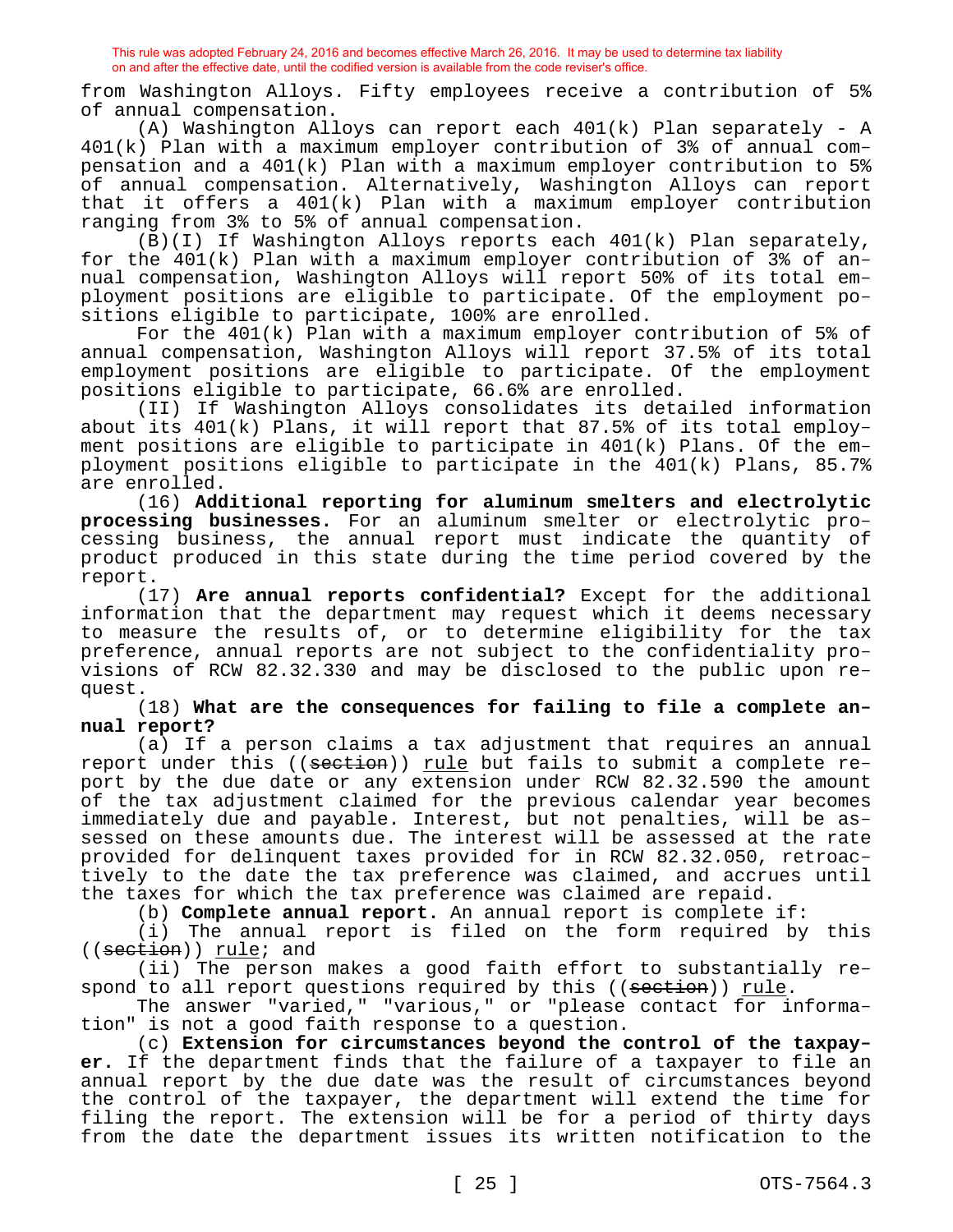taxpayer that it qualifies for an extension under this ((section)) rule. The department may grant additional extensions as it deems proper.

In making a determination whether the failure of a taxpayer to file an annual report by the due date was the result of circumstances beyond the control of the taxpayer, the department will apply the provisions adopted by the department in WAC 458-20-228 for the waiver or cancellation of penalties when the underpayment of untimely payment of any tax was due to circumstances beyond the control of the taxpayer.

(d) **One-time only extension.** A taxpayer who fails to file an annual report required under this ((section)) <u>rule</u> by the due date of the report is entitled to an extension of the due date. A request for an extension under this subsection must be made in writing to the department.

(i) To qualify for an extension, a taxpayer must have filed all annual reports and surveys, if any, due in prior years by their respective due dates, beginning with annual reports and surveys due in the calendar year 2010.

(ii) An extension is for ninety days from the original due date of the annual report.

(iii) No taxpayer may be granted more than one ninety-day extension.

AMENDATORY SECTION (Amending WSR 08-01-017, filed 12/7/07, effective 1/7/08)

**WAC 458-20-277 Certified service providers—Compensation.** (1) **Introduction.** This ((section)) rule explains compensation paid to certified service providers (CSPs) as defined in ((Substitute Senate Bill No. 5089 (SSB 5089), chapter 6, Laws of 2007 and)) RCW 82.58.080. The ((section)) rule also lists rights and responsibilities applicable to these CSPs when collecting and remitting retail sales and use taxes in Washington. ((On March 22, 2007, Washington enacted SSB 5089, a legislative package that brings Washington's sales and use tax laws into conformity with the streamlined sales and use tax agreement (SSUTA). For more information concerning the SSUTA, visit http:// www.streamlinedsalestax.org.)) Washington became a full member state on July 1, 2008. See SSB 5089 (chapter 6, Laws of 2007). The web sites referenced in this ((section)) rule are not maintained by Washington or the department of revenue (department). These referenced web sites may contain recommendations that require a change to Washington law prior to becoming effective in Washington.

(2) **CSP compensation for volunteer sellers.**

(a) **What is a CSP?** A CSP is an agent of the seller certified under the SSUTA to perform all of a seller's retail sales and use tax functions, other than the seller's obligation to remit retail sales and use tax on its own purchases. For more information concerning CSP certification or a list of current CSPs, visit the SSUTA web site located at: http://www.streamlinedsalestax.org.

(b) **What is a volunteer seller?** A volunteer seller is any seller that has selected a CSP, as agent, to perform all of that seller's retail sales and use tax functions, other than the obligation to remit retail sales and use tax on the seller's own purchases and who has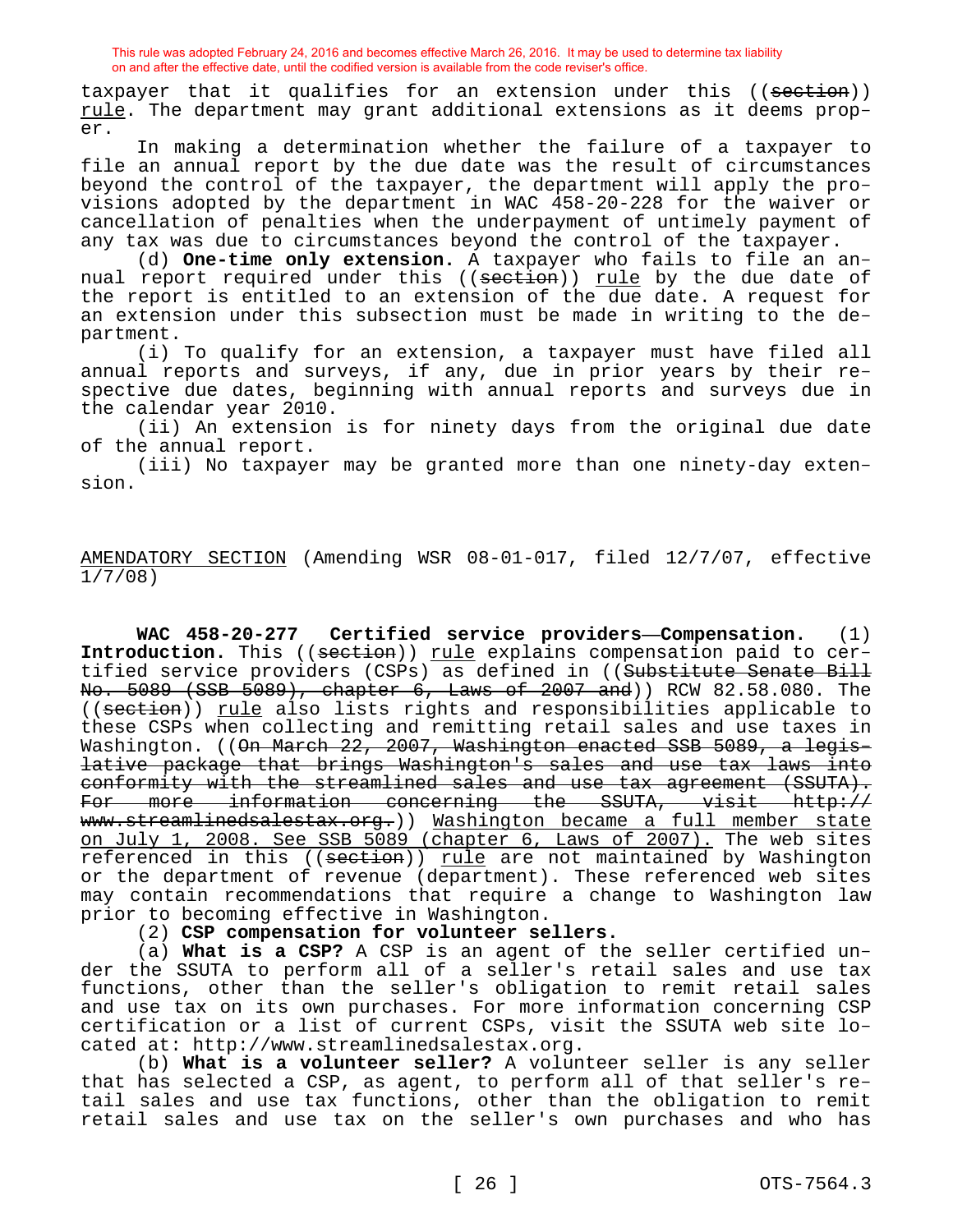voluntarily registered through the SSUTA central registration system (CRS) in accordance with the terms of the CSP contract (CSP contract). The CSP contract is the agreement executed between each CSP and the streamlined sales tax governing board under which CSPs perform services in SSUTA associate and member states.

(c) **What are member states and associate member states?** Member states are those states that have petitioned and been granted full membership under the SSUTA. Associate member states are those states that have petitioned and been designated associate member status under the SSUTA. Washington became an associate member state on July 1, 2007. Washington has been granted full membership status as of July 1, 2008. For a list of the current member and associate member states, visit the SSUTA web site at: http://www.streamlinedsalestax.org.

(d) **What are monetary allowances?** As a condition of becoming an associate member and member state, Washington has agreed to permit CSPs to act as agents for sellers in collecting and remitting sales and use taxes in Washington. Washington has agreed to provide monetary allowances to CSPs acting as agents for volunteer sellers. A CSP will obtain these monetary allowances by retaining a portion of the Washington retail sales and use tax they collect. However, monetary allowances will not reduce the retail sales and use taxes collected for and remitted to local taxing jurisdictions. The calculation of these monetary allowances is discussed in subsection (3) of this ((seetion)) rule.

(e) **What is a certified automated system (CAS)?** A certified automated system is software certified by Washington under the SSUTA: To calculate the sales and use tax imposed by each taxing jurisdiction on a transaction; to determine the amount of tax to remit; and to maintain a record of the transaction.

(3) **How are monetary allowances calculated?** The formula for determining monetary allowances is set forth in the CSP contract. This monetary allowance is the CSP's sole form of compensation with respect to volunteer sellers during the term of the CSP contract and is the same with respect to all CSPs.

This monetary allowance is calculated by using the following formula: (The combined volume of taxes due to all member and associate member states from a volunteer seller in such capacity) multiplied by (the applicable base rate). Simply stated, the formula is (combined collected taxes) x (base rate). Affiliated volunteer sellers will be treated as a single volunteer seller if they are related persons under 267(b) or 707(b) of the United States Internal Revenue Code. The base rate resets annually. Table A below sets forth the schedule for "combined collected taxes" and the applicable "base rate":

| <b>Combined Collected Taxes:</b> |  |              | Base<br>Rate: |
|----------------------------------|--|--------------|---------------|
| \$0.00                           |  | \$250,000    | 8%            |
| \$250,000.01                     |  | \$1,000,000  | 7%            |
| \$1,000,000.01                   |  | \$2,500,000  | 6%            |
| \$2,500,000.01                   |  | \$5,000,000  | 5%            |
| \$5,000,000.01                   |  | \$10,000,000 | 4%            |
| \$10,000,000.01                  |  | \$25,000,000 | 3%            |
| Over \$25,000,000.01             |  |              | 2%            |

Table A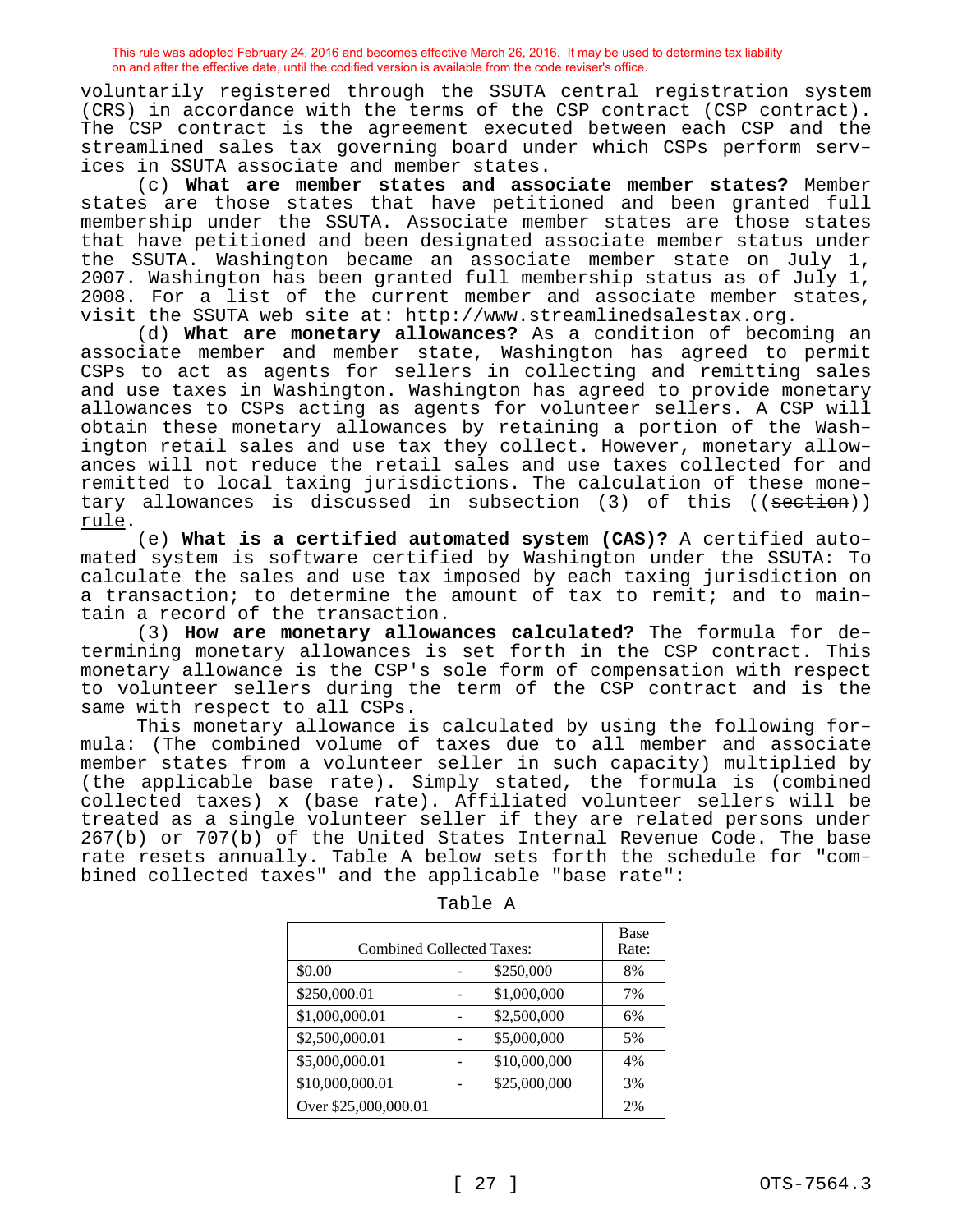(a) **Can volunteer sellers lose volunteer seller status?** Volunteer seller status ceases when the seller conducts activities in Washington that would require the seller to legally register in Washington as described in the CSP contract.

(b) **Seller statements.** Each volunteer seller must periodically send written statements (statement) to the CSP verifying that the seller continues to qualify as a volunteer seller in Washington. The volunteer seller must send the first statement twenty-four consecutive months from the date on which the CSP began remitting sales and use taxes for the volunteer seller in Washington. Subsequently, volunteer sellers will send a statement every twelve consecutive months thereafter. A CSP may request a statement verifying a seller's volunteer seller status at any time. The CSP must notify the department when a seller loses volunteer seller status and this notification must be sent no later than ten business days after receipt of a seller's statement indicating the seller is no longer a volunteer seller. Notice to the department must be provided consistent with the notice provisions contained in the CSP contract. Entitlement to monetary allowances will be terminated after a seller sends a statement that the seller is no longer a volunteer seller.

(c) **When will monetary allowances terminate?** A CSP is entitled to retain monetary allowances granted prior to receiving a statement indicating that the seller has lost volunteer seller status. However, entitlement to monetary allowances will end on the first day of the month following receipt of such statement. Regardless, a CSP will be entitled to monetary allowances for services performed under this ((section)) rule with respect to a volunteer seller for a period of twenty-four months (beginning on the date the CSP commenced remitting sales and use taxes for the volunteer seller in Washington and ending twenty-four consecutive months later).

(4) **CSP rights and responsibilities.**

(a) **Responsibility for retail sales and use taxes.** A CSP is liable to the member states and associate member states for the retail sales and use taxes on the sales transactions that it processes.

If the CSP does not remit the collected retail sales and use taxes when due, those taxes are delinquent. Washington may send a notice of delinquency to a CSP for these delinquent taxes. The CSP must then remit the delinquent taxes within ten business days of that notification. If the CSP does not remit the delinquent taxes within those ten business days, the CSP is not entitled to monetary allowances with respect to the delinquent taxes and is liable for the payment of the taxes along with penalties and interest. However, if the taxes are delinquent because a seller has not remitted part or all of the delinquent taxes to the CSP, the CSP will be given relief if it properly notifies the department. In order to obtain this relief, the CSP must notify the department of the seller's failure to remit the retail sales and use taxes to the CSP within ten business days of the date on which those delinquent taxes should have been remitted to the department. Notice by the CSP under this subsection must be provided consistent with the notice provisions contained in the CSP contract.

(b) **CSP liability relief.** The department is responsible for maintaining the state's taxability matrix.

(i) A CSP is not liable for charging or collecting the incorrect amount of sales or use tax where that error results from reliance on incorrect data provided in the department's taxability matrix, or from tax rates, boundaries, and taxing jurisdiction assignments listed in Washington's rates and boundaries data bases.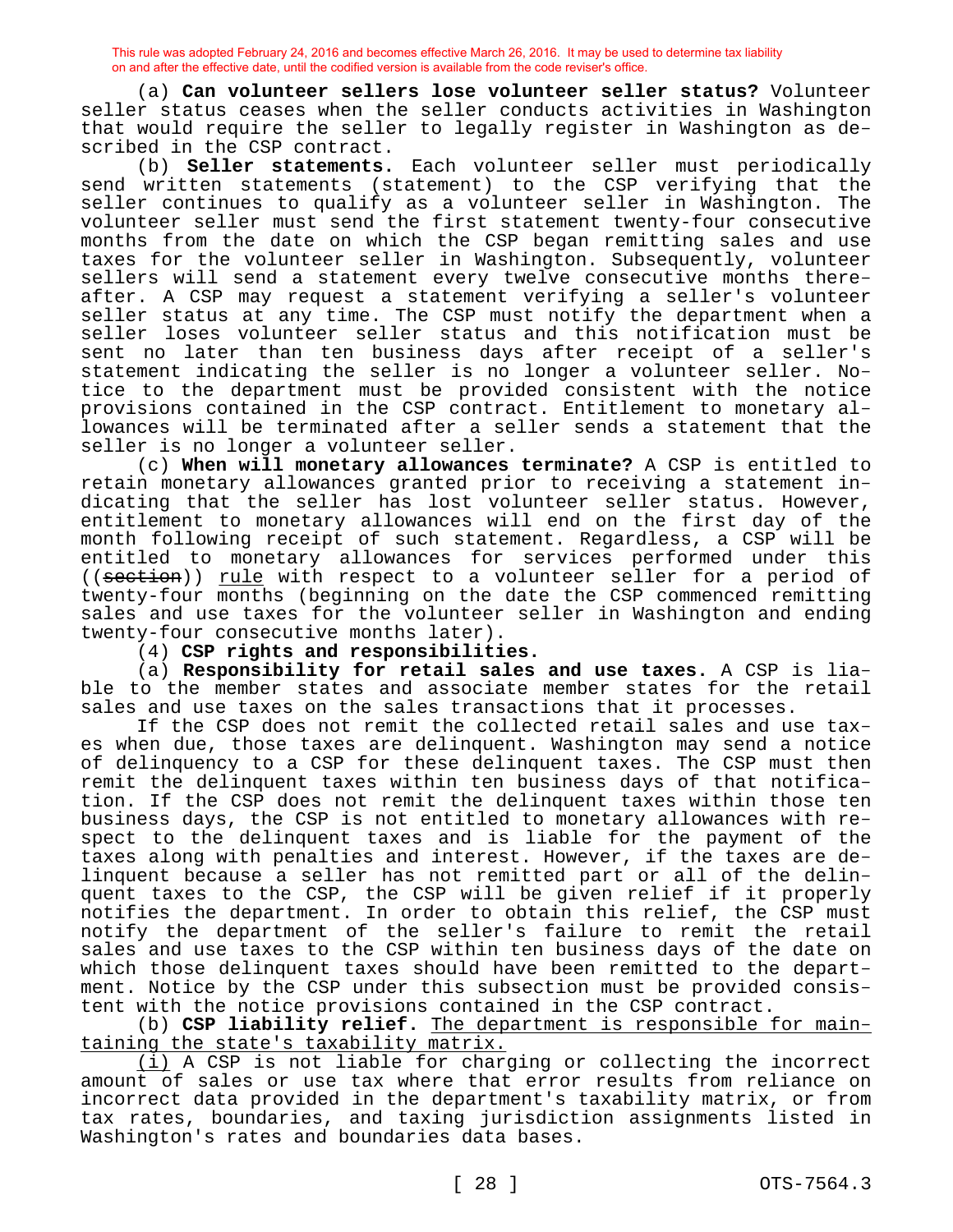(ii) Beginning July 1, 2015, if the taxability matrix is amended, sellers and certified service providers are relieved from liability to the state and to local jurisdictions to the extent that the seller or certified service provider relied on the immediately preceding version of the state's taxability matrix. Relief under this subsection (4)(b) of this rule is available until the first day of the calendar month that is at least thirty days after the department submits notice of a change to the state's taxability matrix to the streamlined sales tax governing board.

(iii) To obtain a copy of the taxability matrix, visit the SSUTA web site located at: ((http://www.streamlinedsalestax.org)) streamlinedsalestax.org. Additionally, CSPs will be held harmless and not liable for sales and use taxes, interest, and penalties on those taxes not collected due to reliance on Washington's certification of the CSP's CAS. Pursuant to RCW 82.58.080, sellers that contract with a CSP are not liable to Washington for sales or use tax due on transactions processed by the certified service provider unless the seller misrepresents the type of items it sells or commits fraud.

(c) **Seller's contract with the CSP.** A CSP must provide the department with a copy of its agreement with contracting sellers if requested.

(d) **Credits or refunds with respect to bad debt.** A CSP may, on the behalf of a seller, claim credits or refunds for sales taxes paid on bad debts. Bad debts have the same meaning provided in 26 U.S.C. Section 166, as amended in 2003. Bad debts do not include expenses incurred in collecting bad debts; repossessed property; and amounts due on property in the possession of the seller until the full purchase price has been paid. See ((<del>section 103, SSB 5089</del>)) RCW 82.08.037, 82.12.037, and WAC 458-20-196 for more information regarding bad debts.

(e) **Retention of personally identifiable consumer information.**  With limited exceptions, CSPs must perform their services without retaining personally identifiable consumer information. A CSP may retain personally identifiable consumer information only as long as it is needed to ensure the validity of tax exemptions or to show the intended use of the goods or services purchased. See ((section 601, SSB 5089)) RCW 82.32.735 for more information regarding personally identifiable consumer information.

(f) **Filing of tax returns and remittance of retail sales and use taxes.** CSP will file retail sales and use excise tax returns using Washington's electronic filing system (E-file). CSPs will remit retail sales and use taxes due with respect to these returns using ACH Debit, ACH Credit, or the Fedwire Funds Transfer System.

AMENDATORY SECTION (Amending WSR 08-22-048, filed 10/31/08, effective 12/1/08)

**WAC 458-20-27701 Model 2 volunteer sellers—Compensation.** (1) **Introduction.** As a requirement of membership in the Streamlined Sales and Use Tax Agreement (SSUTA), Washington has agreed to provide compensation to model 2 volunteer sellers collecting and remitting retail sales and use taxes in Washington. For more information concerning the SSUTA,  $visit$  ((http://www.streamlinedsalestax.org))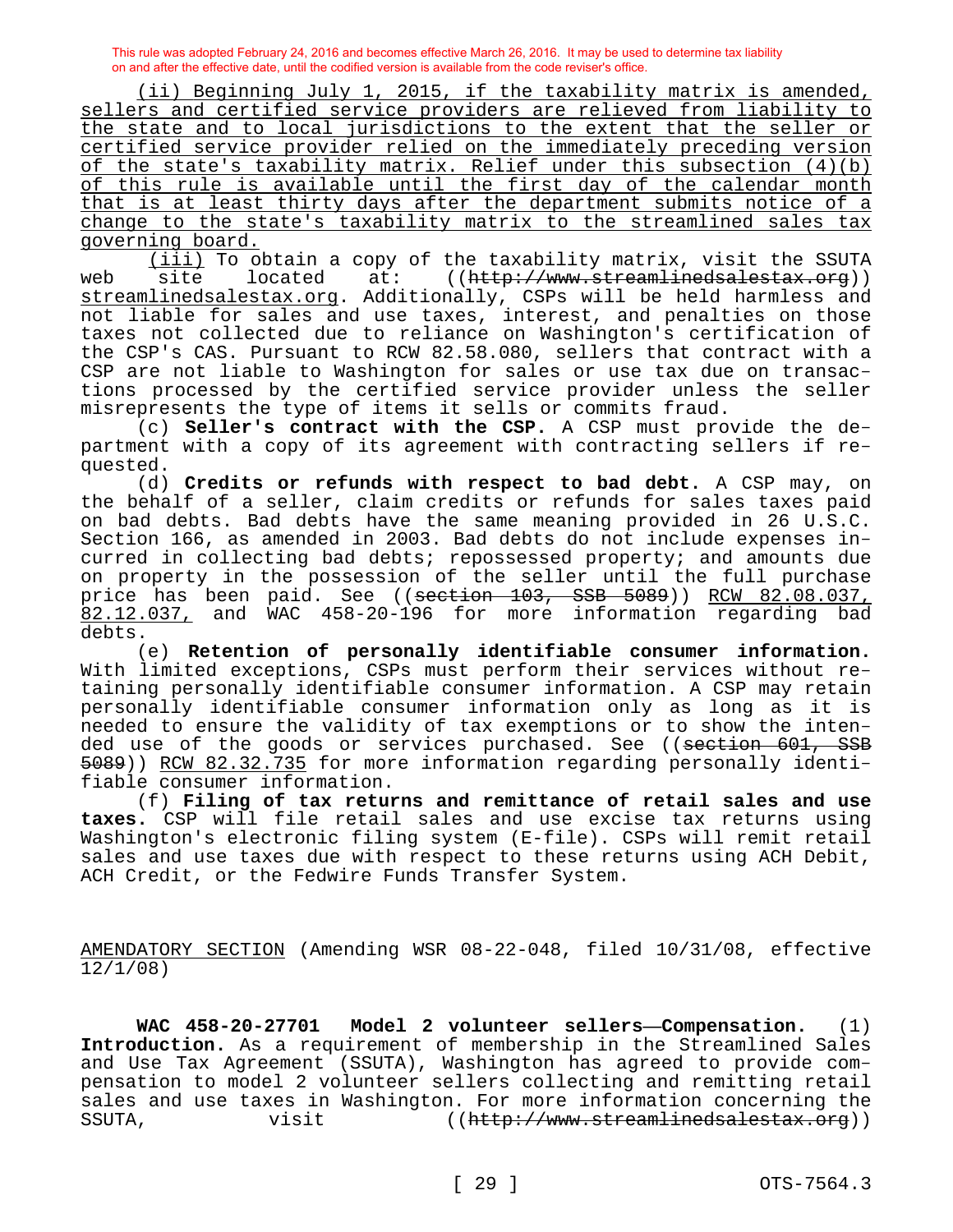streamlinedsalestax.org. This ((section)) rule explains who qualifies as a model 2 volunteer seller and the compensation available to such sellers as authorized under RCW 82.32.715.

The web site referenced in this ((section)) rule is not maintained by Washington or the department of revenue (department). This referenced web site may contain recommendations that require a change to Washington law before becoming effective in Washington. The web site is current as of the date of adoption of this ((section)) rule, but may change in future periods by action of the owner of the web site without notice.

(2) **Model 2 volunteer sellers.** This subsection discusses the qualifications for status as a model 2 seller and a model 2 volunteer seller. Only those model 2 sellers qualifying as model 2 volunteer sellers are eligible to receive compensation for remitting sales and use taxes to Washington under subsection (3) of this ((section)) rule. A taxpayer that qualifies as a model 2 volunteer seller under this subsection will be referred to as a "qualified seller."

(a) **What is a model 2 seller?** You will qualify as a model 2 seller if you meet all of the following conditions:

(i) You use a certified automated system to perform part of your sales and use tax functions. (See (f) of this subsection for a definition of certified automated system); and

(ii) You retain the responsibility for remitting your sales and use taxes to Washington.

(b) **What is a model 2 volunteer seller?** If you are a model 2 seller under (a) of this subsection, you will be a model 2 volunteer seller if you are registered through the SSUTA central registration system (CRS) as a model 2 seller and you meet the following additional conditions:

(i) You have represented that you do not have a legal requirement to register and do not in fact have a legal requirement to register in Washington at the time you register with the CRS, regardless of any previous registration you may have made in Washington; or

(ii) You register with Washington through the CRS after November 12, 2002, and you meet all of the following requirements immediately before the date of your registration with Washington through the CRS (and you do not cease to meet these requirements thereafter pursuant to subsection  $(3)(d)$  of this  $((section))$  rule):

(A) You have no fixed place of business in Washington for more than thirty days;

(B) You have less than fifty thousand dollars of property in Washington;

(C) You have less than fifty thousand dollars of payroll in Washington; and

(D) You have less than twenty-five percent of your total property or payroll in Washington.

If you have registered in Washington because you had a legal requirement to register resulting from an administrative, legislative, or judicial action before October 1, 2005, you cannot be a model 2 volunteer seller under this subsection.

(c) **If I am a qualified seller, do I still need to register with the department for Washington state tax purposes under RCW 82.32.030(1)?** Your status as a qualified seller does not impact your requirement to register with the department. If you meet the conditions for registration with the department under RCW 82.32.030, you must register with the department.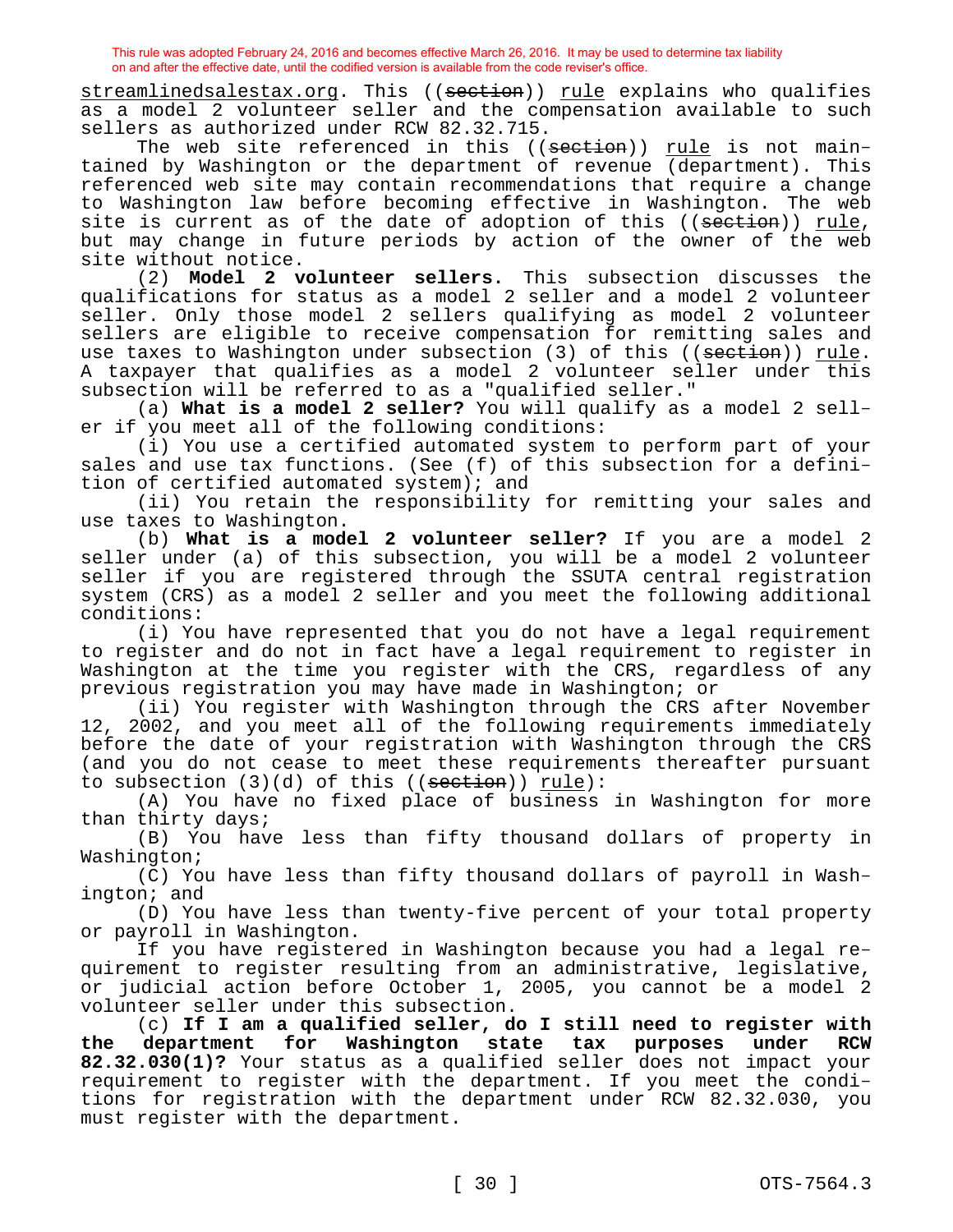(d) **What is property for purposes of (b) of this subsection and how is it valued?** Property refers to the "average value" of the real property and tangible personal property that you own and rent. You will value owned property at its original cost basis. Rented property will be valued at eight times the net annual rental rate of that property. The net annual rental rate is the annual rental rate paid by you less any annual rental rates you receive from subrentals.

You must determine the "average value" of this property by averaging the value of property at the beginning of the twelve-month period immediately before the date you register with Washington with the value of property at the end of the twelve-month period immediately before you register with Washington.

(e) **What is payroll for purposes of (b) of this subsection?** Payroll is the total amount paid by you for compensation during the twelve-month period immediately ((proceeding)) preceding the date you register with Washington. Compensation means wages, salaries, commissions, and any other form of payment to employees or similar persons that meet the definition of gross income under section 61 of the Internal Revenue Code in effect on the effective date of this ((<del>sec-</del> tion)) rule.

Compensation is deemed to be payroll in Washington if:

(i) The employee's service is performed entirely within Washington;

(ii) The employee's service is performed both within and outside Washington, and the performance of services outside Washington is merely incidental to the services performed within Washington;

(iii) The employee performs some services within Washington, and the base of operations or the place from which the services are directed or controlled is within Washington; or

(iv) The employee performs some services within Washington, and the base of operations or place from which the services are directed or controlled is not within any state (where some part of the services are performed), but the employee's residence is within Washington.

(f) **What is a certified automated system for purposes of this ((section)) rule?** A certified automated system is software certified by Washington under the SSUTA: To calculate the sales and use tax imposed by each taxing jurisdiction on a transaction; to determine the amount of tax to remit; and to maintain a record of the transaction.

(3) **Qualified seller compensation.** This subsection explains compensation available to qualified sellers.

(a) **What type of compensation is available to qualified sellers?**  If you are a qualified seller, you are eligible to receive monetary allowances from Washington under this subsection and this is in addition to any existing discount afforded by each member state.  $((For) )$ You may view a list of SSUTA member and associate member states ((visit http://www.streamlinedsalestax.org)) at streamlinedsalestax.org. You obtain these monetary allowances from Washington by retaining a portion of the Washington state retail sales and use taxes you collect and report to Washington. You are not entitled to monetary allowances unless you are a qualified seller and have filed and paid a timely return.

(b) **How long are qualified sellers permitted to receive monetary allowances?** If you install a certified automated system on or after July 1, 2007, you are eligible to receive monetary allowances under this subsection for a period up to twenty-four months from the date that you install your certified automated system.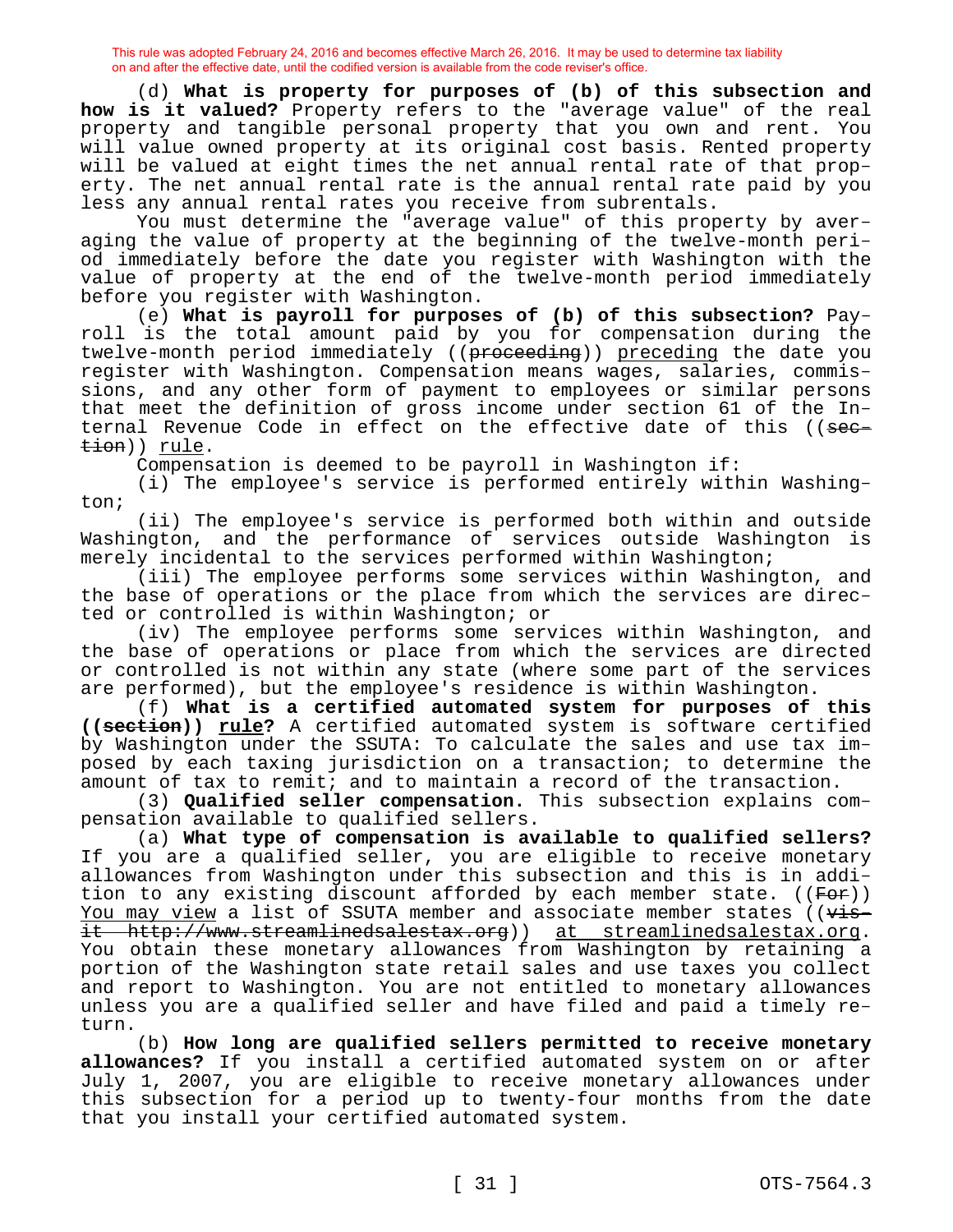(c) **How do qualified sellers calculate their monetary allowances?**  You will calculate your monetary allowance under the following formula:

> (Applicable rate) multiplied by (Washington retail sales and use taxes you collect and report).

The applicable rate for this formula is one and one-half percent. Your total monetary allowance for the first twelve months of the twenty-four month period described in (b) of this subsection cannot exceed ten thousand dollars. Your total monetary allowance for the second twelve months of the twenty-four month period described in (b) of this subsection cannot exceed ten thousand dollars. For purposes of determining when each ten thousand dollar limit is reached, affiliated qualified sellers must be treated as a single qualified seller if they would qualify as "related persons" under sections 267(b) or 707(b) of the Internal Revenue Code in effect on the effective date of this ((section)) rule.

You may not retain monetary allowances under this subsection based on any sales taxes determined or calculated without the use of a certified automated system. Moreover, you may not retain monetary allowances under this subsection based on any sales taxes determined or calculated with a certified automated system that you have failed to update or modify in accordance with your agreement with your certified automated system provider. It is your duty to make sure all updates and modifications to your certified automated system are properly implemented.

(d) **Can a qualified seller continue to receive monetary allowances if it ceases to be a qualified seller?** No. If you cease to be a qualified seller, you are not entitled to monetary allowances. If you cease to be a qualified seller during any part of a calendar month, you will not be entitled to monetary allowances for that entire month. You will cease to be a qualified seller if you conduct activities in Washington that would require you to register in Washington and as a result of these activities fail to meet one or more of the requirements of subsection  $(2)(b)(ii)(A)$  through  $(D)$  of this  $((seten))$ rule. The meanings given to property and payroll in subsection  $(2)(d)$ and (e) of this  $($ section)) <u>rule</u> apply for purposes of this subsection (3)(d). However, you must determine the "average value" of property and the amount of payroll under this subsection (3)(d) as follows:

(i) You must determine the "average value" of property by averaging the values at the beginning and end of your last fiscal year that terminates at least thirty days before the date the determination is made.

(ii) You must determine payroll, by calculating the total amount of compensation paid to employees during your last fiscal year that terminates at least thirty days before the date the determination is made.

(e) **Are monetary allowances funded from both Washington state and local retail sales and use taxes?** No, monetary allowances will only be funded from the Washington state portion of the retail sales and use taxes that you collect and must remit.

(4) **Do qualified sellers have any liability protections when operating in Washington?** You are not liable for charging or collecting the incorrect amount of sales or use tax when that error results from reliance on incorrect data provided in the ((department's)) state's taxability matrix.